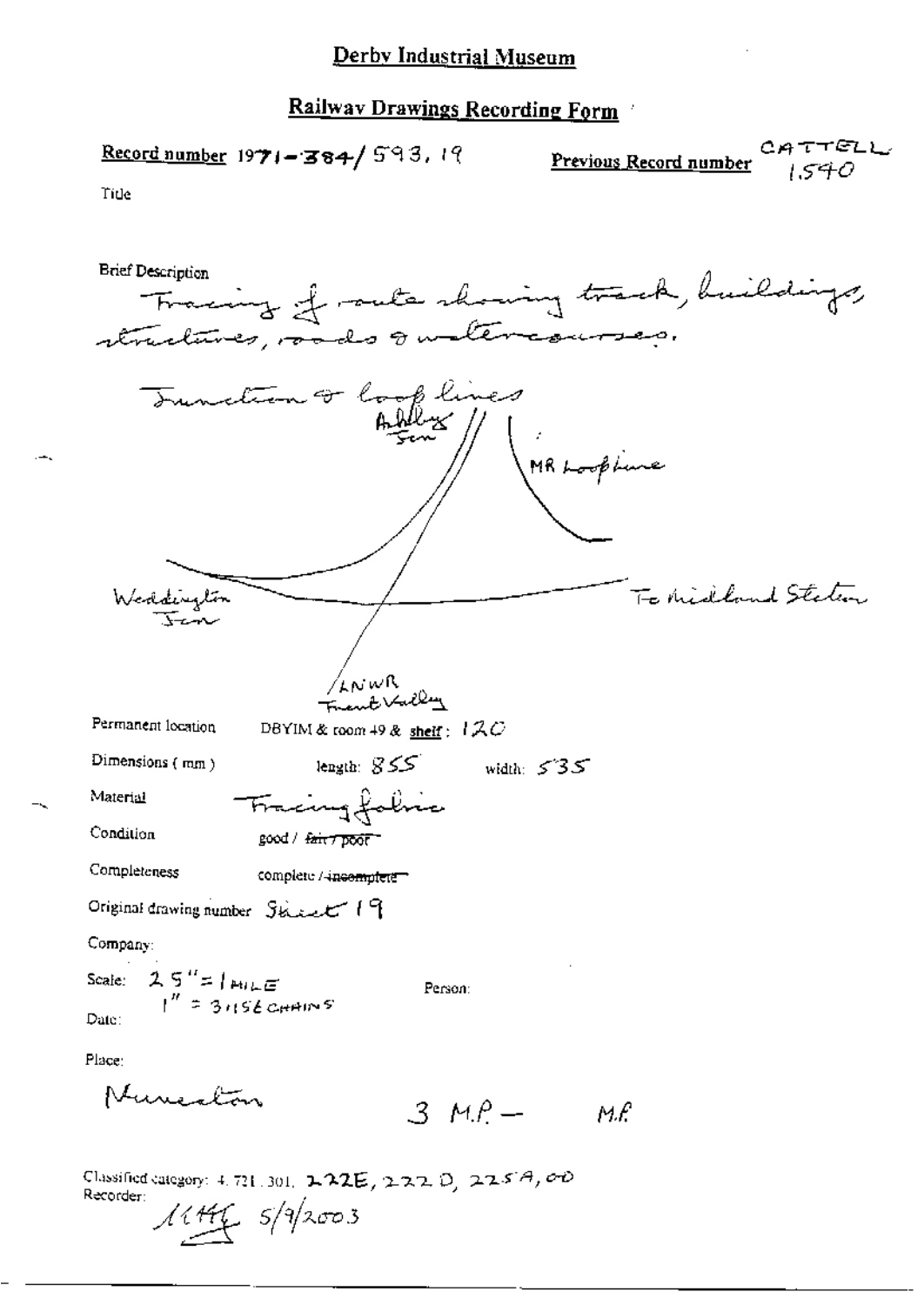Record number  $1971 - 384 / 593$ , 16

**Previous Record number**<br>540

Title

Fracing of rute showing track, huildings, **Brief Description** 



 $OMP - IMP$ 

| Permanent location                                         | DBYIM & room 49 & shelf : $12C$    |              |
|------------------------------------------------------------|------------------------------------|--------------|
| Dimensions $(mn)$                                          | length: $855$                      | width: $535$ |
| Material                                                   | Fracing folice                     |              |
| Condition                                                  | good / <del>faut / poor</del>      |              |
| Completeness                                               | complete / <del>incomplete =</del> |              |
| Original drawing number $S_{\&\leftrightarrow\&\ \prime\&$ |                                    |              |
| Company:                                                   |                                    |              |
| Scale: $25'' = 1$ MILE<br>$1'' = 3.156$ CHAINS             | Person.                            |              |
| Date:                                                      |                                    |              |
| Place:                                                     |                                    |              |
|                                                            |                                    |              |

Classified category:  $4, 721, 301, 2, 2, 2, \overline{6}$ Recorder  $11.446$   $5/9$ /2003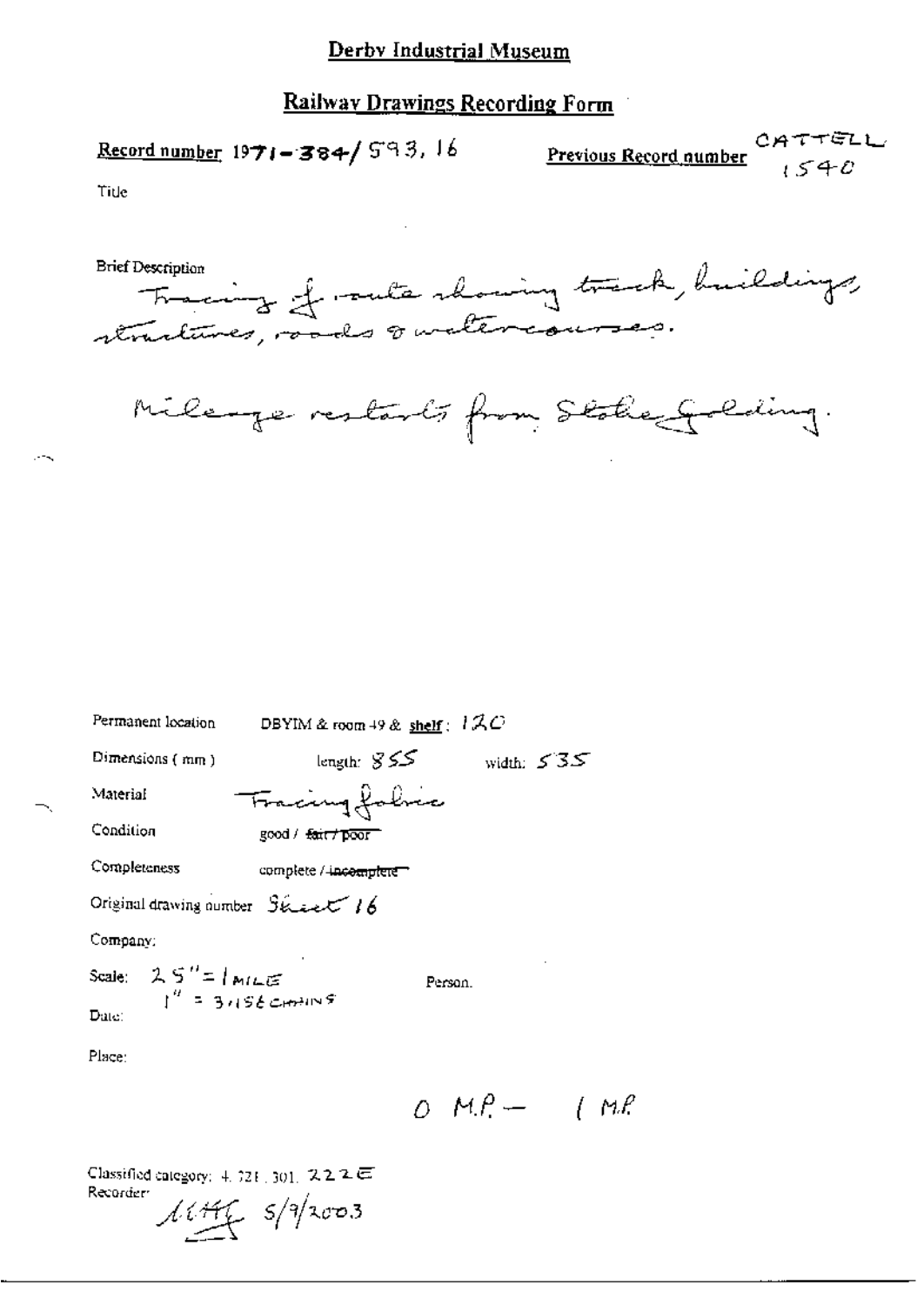#### Railway Drawings Recording Form

 $\frac{\text{Record number}}{1971 - 384}$  280

CATTELL Previous Record number  $1(33)$ 

Title

$$
H1GHAM=ON-THE-HILL
$$

**Brief Description** 

Plat of land outlined in red between Moins/Nuneation tracks, Ardly Rebe Zouch Cauch and road over batters

Permanent location

DBYIM & room  $49$  & shelf:  $1/3$ 

Dimensions  $($  mm $)$ 

length: 520 width:  $440$ 

Material

Paperonfolice good / Tair / poor ...

Condition Completeness

complete / incomplete

Original drawing number G 229

Company: MR

Scale:  $1^{H}$  > 40 Fere T

Person:  $BHP$ 

Date: Dee  $15.1876$ 

Place:

Higham on the Hill

Classified category:  $4, 721, 301, 222 \in$ Recorder:  $\mu$ eg 14/12/2001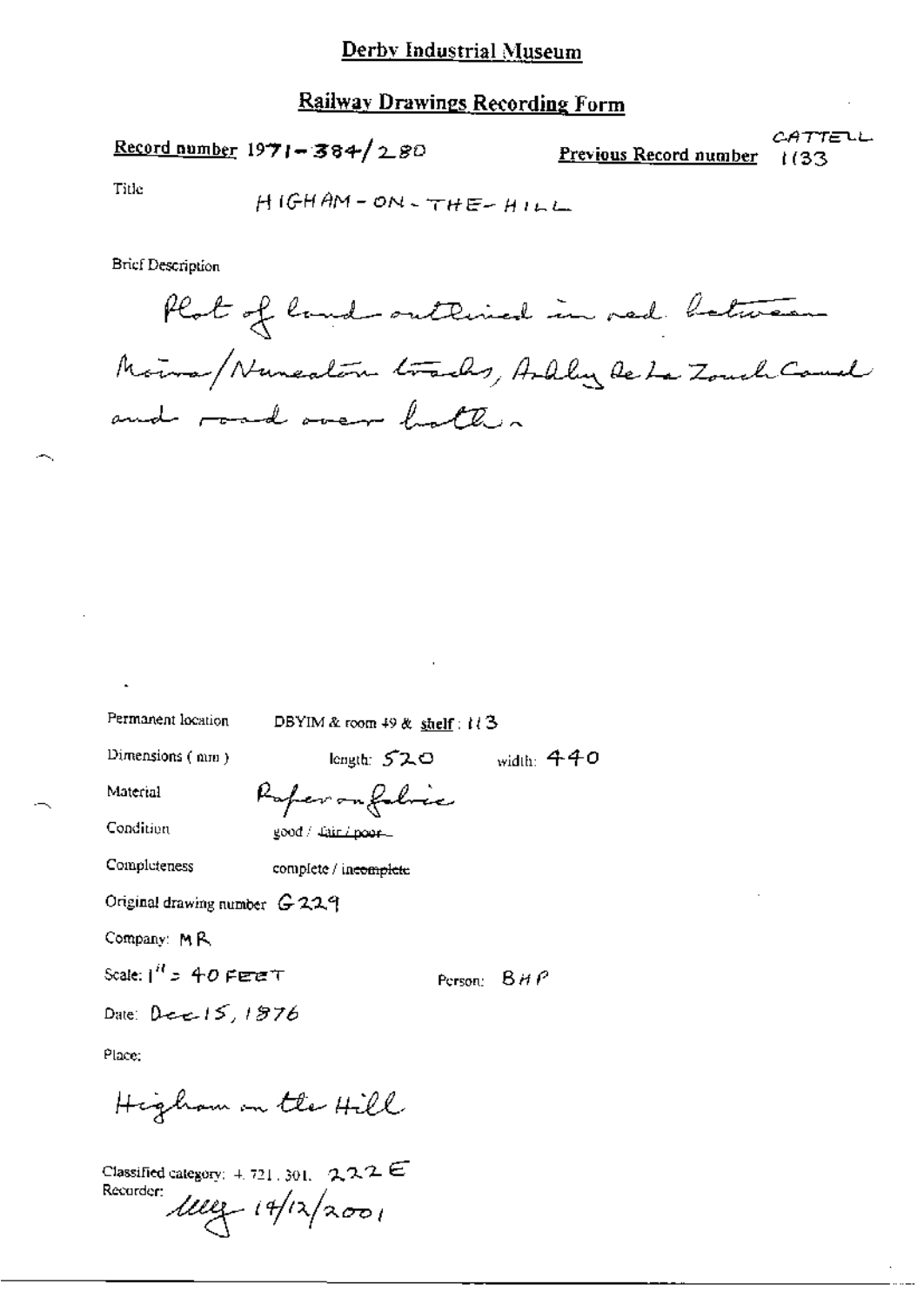$\frac{Recent number}{1971}$ =384/593.17

CATTELL<br>Previous Record number 1540

Title

Tracing of outs showing track, buildings, Brief Description

Higham on the Hill Station

Permanent location DBYIM & room 49 & shelf:  $120$ length:  $855$  width:  $535$ Dimensions (mm) Fracing faluce Material Condition good / tair/poor Completeness complete / incomplete Original drawing number  $S$ k is  $\mathcal{F}$  (7 Company: Scale:  $2.5'' = 1$  All LE<br> $1'' = 3.156$  CHAINS Person: Date: Place: Higham on the Hill  $1 \mu \rho = 2 \mu \rho$ Station

Classified category: 4, 721, 301, 2222 G Recorder:  $\frac{1}{4\pi\epsilon}$  s/a/2003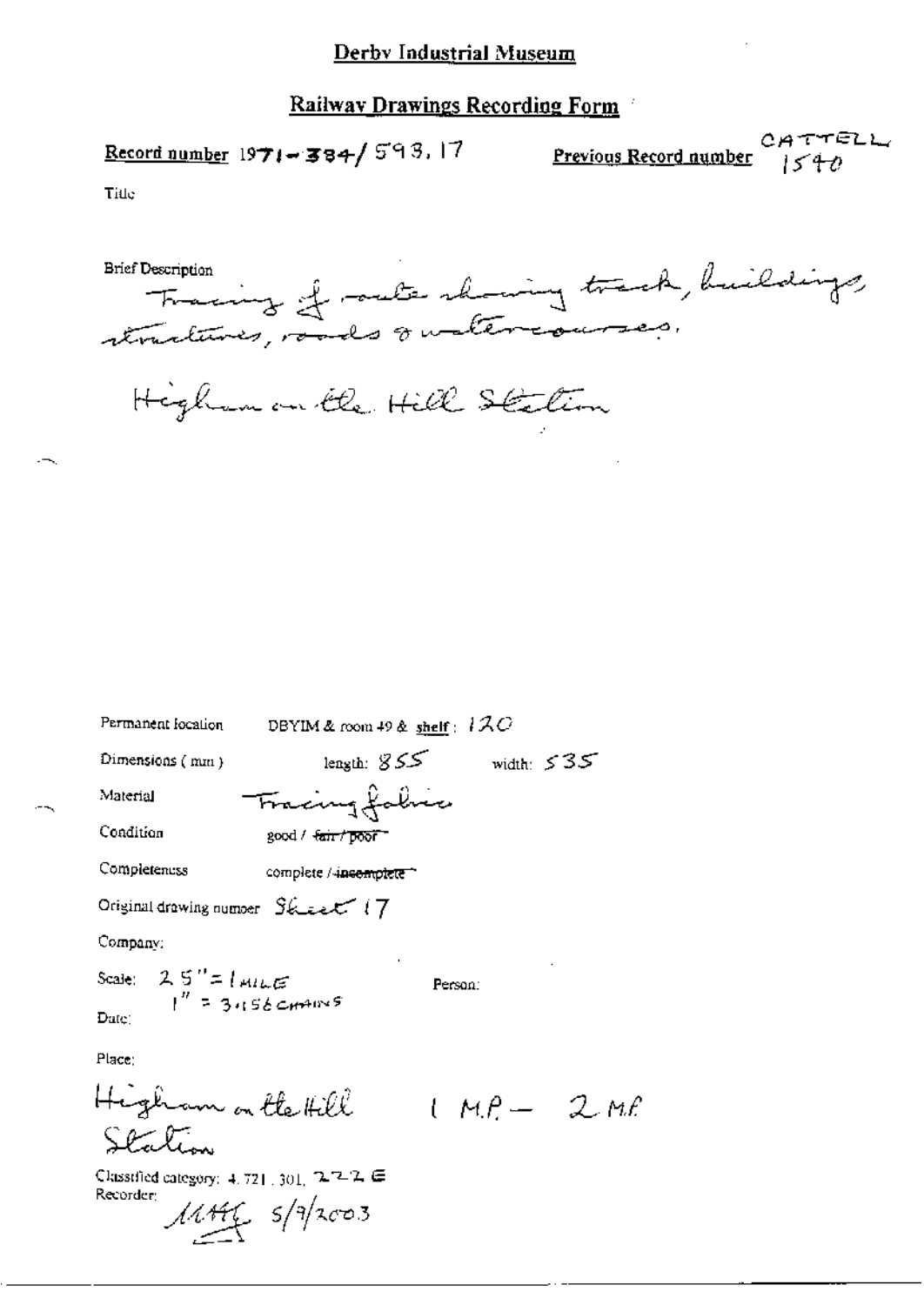Record number  $1971 - 384 / 593.18$ 

**Previous Record number**  $\begin{array}{c} CA \ \tau \ \tau \ \in \mathbb{C} \cup \ \text{Per}(A) \ \text{Per}(B) \ \text{Per}(C) \end{array}$ 

Title

- 5.

- uniquon fraction of the main that he buildings **Brief Description** 

 $\sigma_{\rm{max}}$ 

| Permanent location                                                      | DBYIM & room $49$ & shelf: $170$     |                    |
|-------------------------------------------------------------------------|--------------------------------------|--------------------|
| Dimensions (mm)                                                         | length: $355$                        | width: $535$       |
| Material                                                                | Frieingfahre                         |                    |
| Condition                                                               | good / <del>amin poor</del>          |                    |
| Completeness                                                            | complete / <del>-incomplete</del> ** |                    |
| Original drawing number $S\&$ = et $\mathcal C$ / $\mathcal S$          |                                      |                    |
| Company:                                                                |                                      |                    |
| Scale: $2.5$ <sup>11</sup> = 1 mill <sub>i</sub> $\leq$ 1945 Equation 5 | Person:                              |                    |
| Dute.                                                                   |                                      |                    |
| Place:                                                                  |                                      |                    |
|                                                                         |                                      |                    |
|                                                                         |                                      | 2 м.Р. —<br>3 M.P. |

Classified category: 4, 721, 301, 222E Recorder:  $11.446$   $5/9/2003$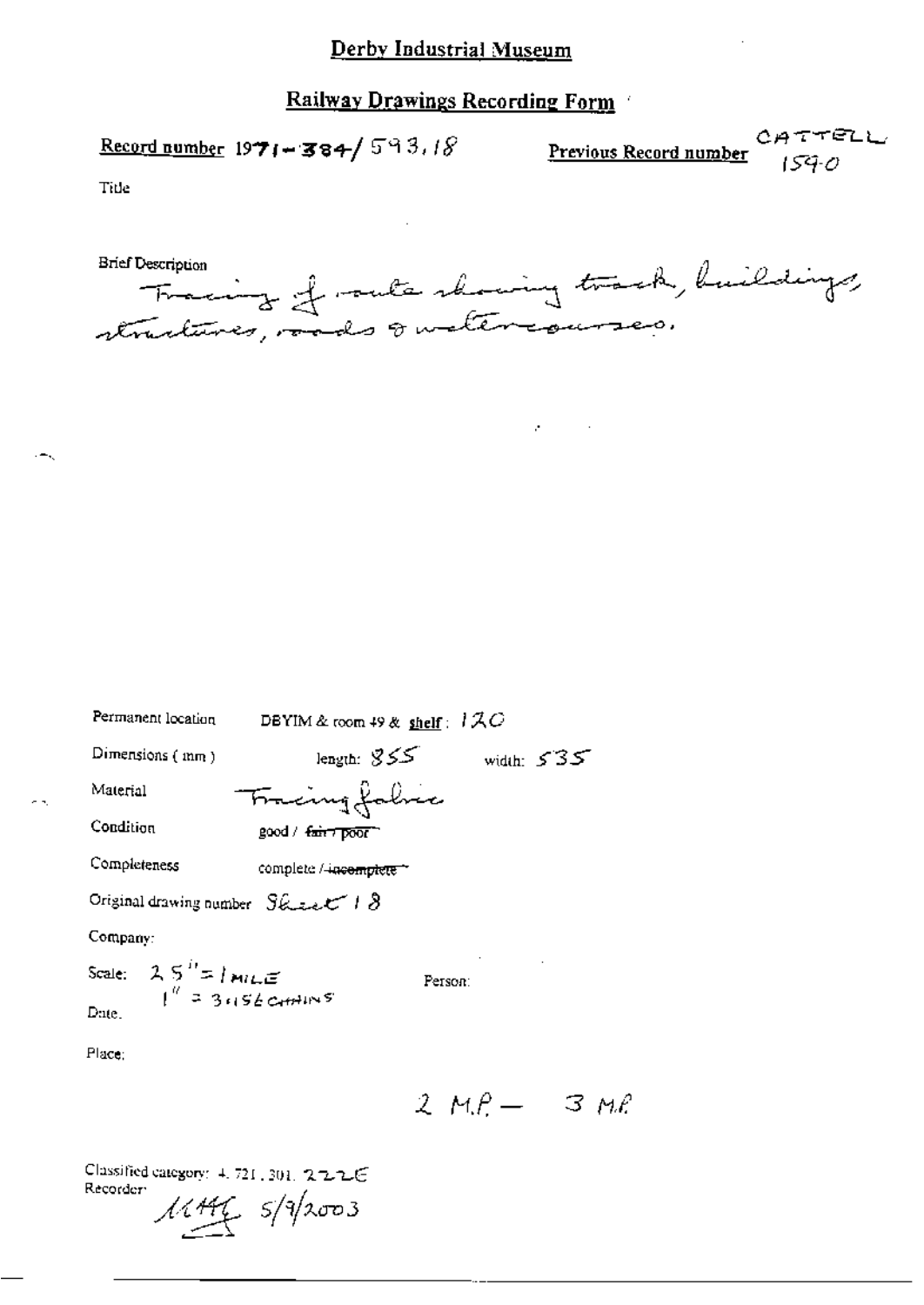### Railway Drawings Recording Form

CATTELL<br>Previous Record number 1540 Record number 1971-384/593, 15  $\overline{a}$ 

Permanent location DBYIM & room 49 & shelf:  $1 \text{ }\mathcal{A}\text{ }O$ Dimensions (mm) length:  $855$  width:  $535$ Fracing folice Material Condition good / fair / poor Completeness complete / incomplete Original drawing number Sheet 15 Company:  $25^{h}$ = 1 MILE Scale: Person: Date: Place: Stoke Jolding<br>Station  $14 M.P - 15 Mf$ 

Classified category: 4-721.301.2なスピ、223 Recorder:  $11446$   $5/9/2003$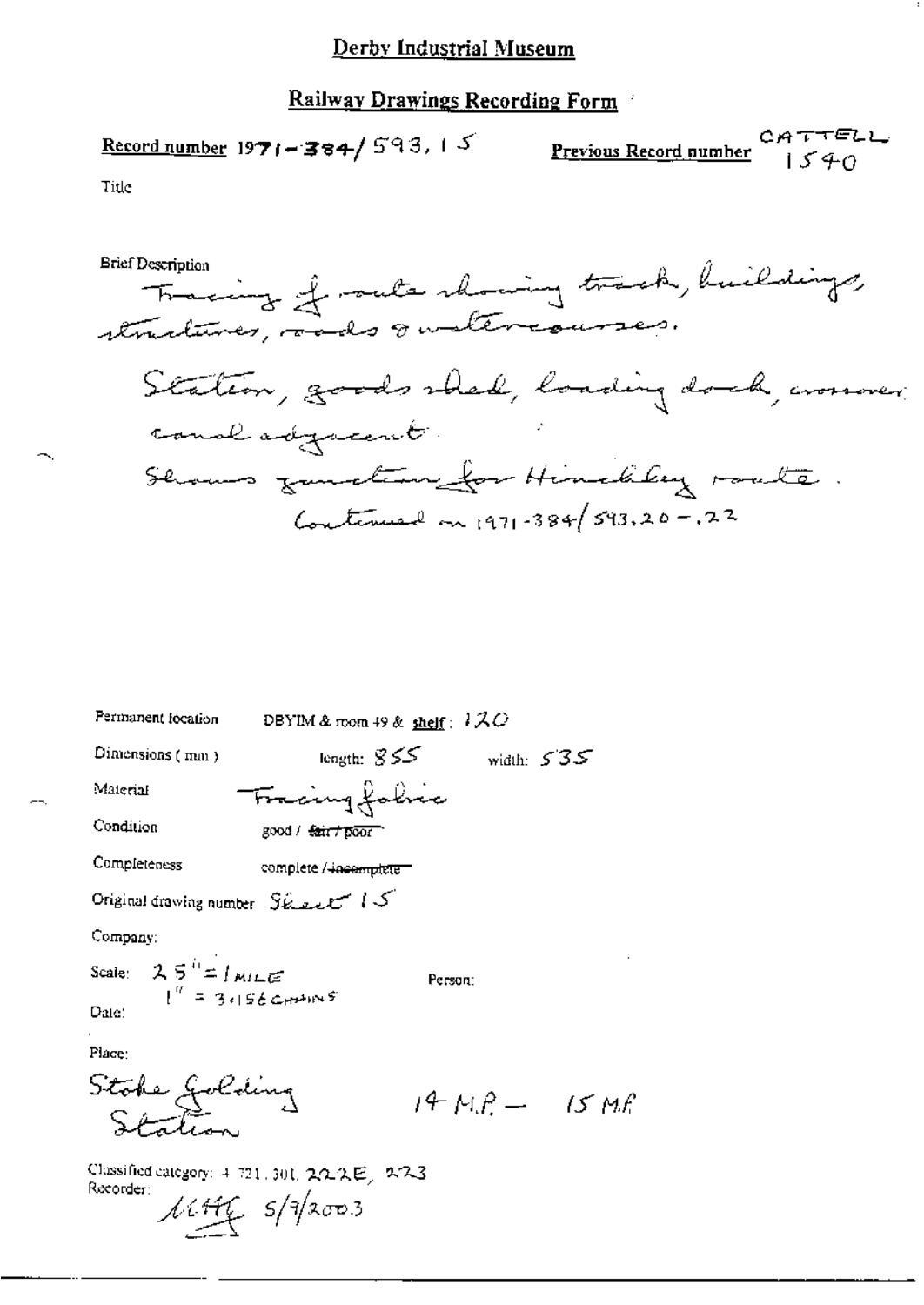## **Railway Drawings Recording Form**

Record number 1997-5/ 143

Previous Record number  $\mu$  RP132/150

Title

Dadlington

**Brief Description** 



| DBYIM & room 49 & shelf: $6/$<br>Permanent location |
|-----------------------------------------------------|
| width: $400$<br>ك 42.5° lenguh:<br>Dimensions (mm)  |
| Pafer on folmes<br>Material                         |
| good/ fair/poor<br>Condition                        |
| complete / incomplete --<br>Completeness            |
| Original drawing number $209$                       |
| Company: MR/LNWR                                    |
| Scale: $1^{h} = 40$ Febr<br>Person:                 |
| Date: 3 July 1885                                   |
| Dadlington Lone [Stoke Golding]<br>Place:           |
|                                                     |
|                                                     |

Classified category: 4, 721, 301,  $\leftrightarrow$  2, 2, 2,  $\leftarrow$ Recorder:  $16/9/97$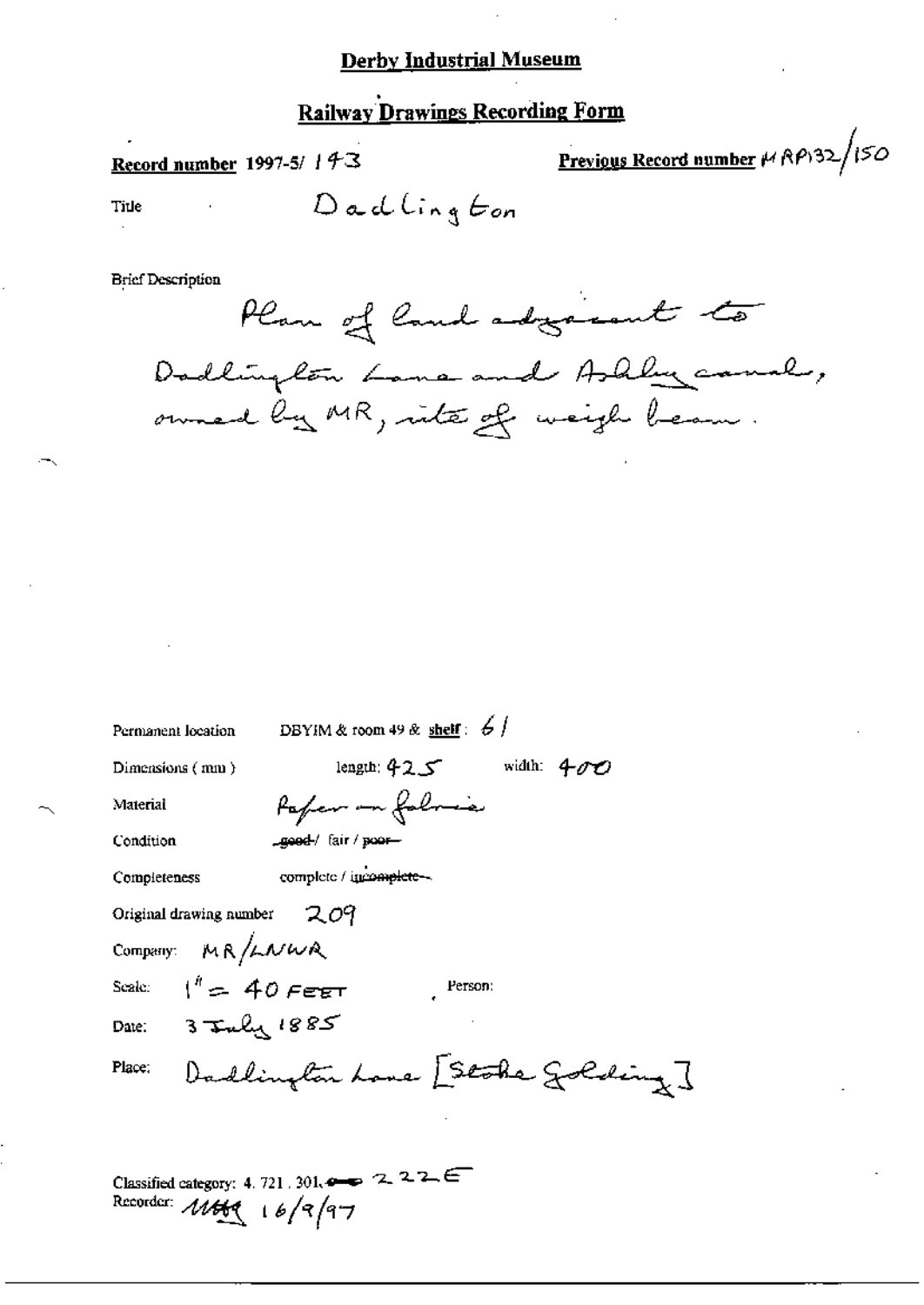### Railway Drawings Recording Form

Previous Record number<br>1540 Record number 1971-384/593, 14-

Title

**Brief Description** 



Archley Canal passes under near 13MP.

| Permanent location                                           | DBYIM & room 49 & shelf : $120$ |               |
|--------------------------------------------------------------|---------------------------------|---------------|
| Dimensions $(mn)$                                            | length: $855$                   | width: $535$  |
| Material                                                     | Tracing fabric                  |               |
| Condition                                                    | good / <del>fair/poor</del>     |               |
| Completeness                                                 | complete /-incemplete =         |               |
| Original drawing number $96$                                 |                                 |               |
| Company:                                                     |                                 |               |
| Scale: $2.5'' = 1 m = 1 m = 10 m$<br>$1'' = 3.156 cm = 10 m$ |                                 | ٠.<br>Person: |
| Date                                                         |                                 |               |
| Place:                                                       |                                 |               |

13  $M.P - 14-M.P$ 

Classified category: 4, 721, 301, 2.2.2 U Recorder:  $11446$   $5/9$ /2003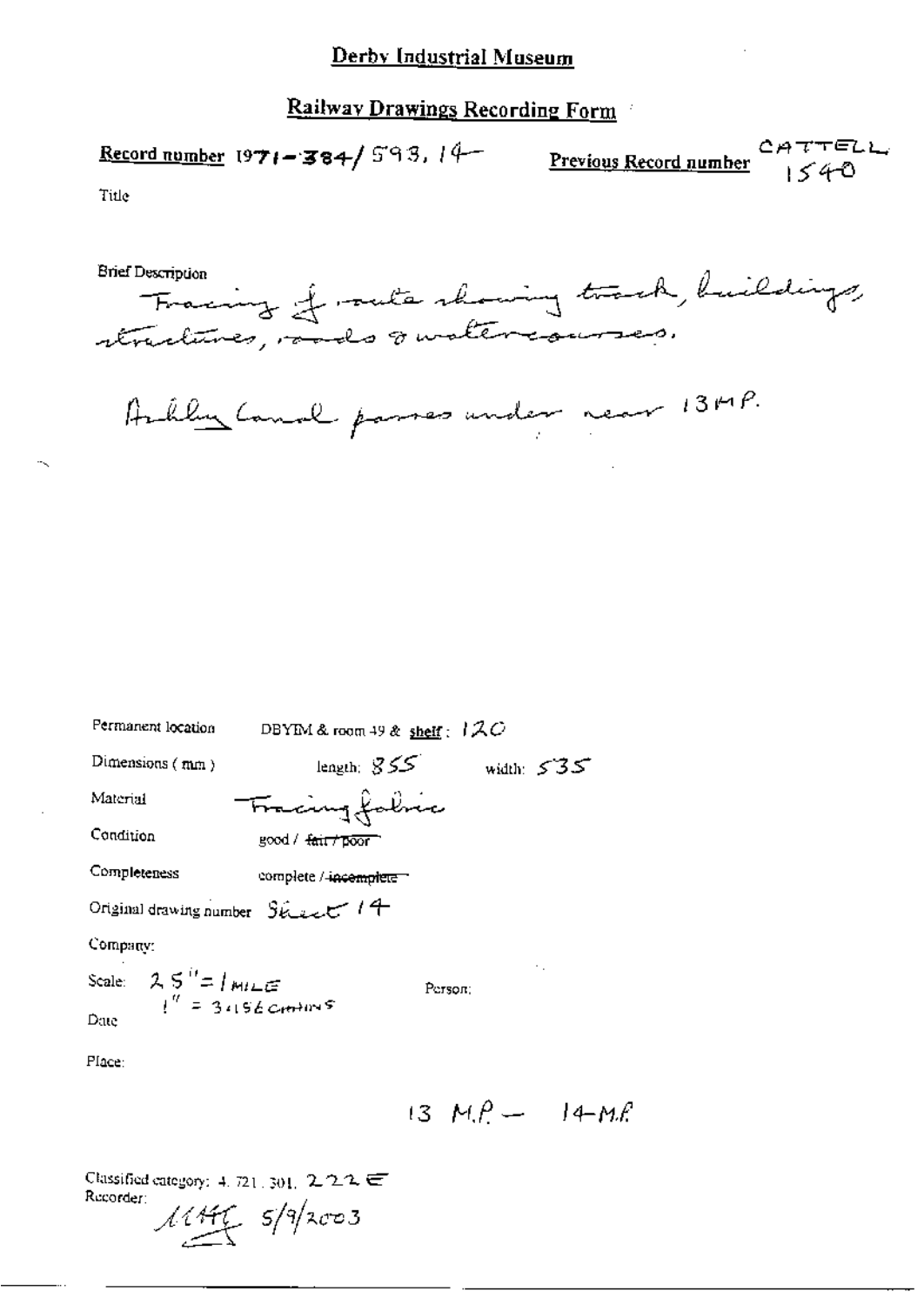Record number 1971-384/593, 13 <u>Previ</u>

$$
\frac{\text{ious Record number}}{1540}
$$

Title

 $\mathbf{A}$ 

| Permanent location                                         | DBYIM & room 49 & shelf : $1 \mathcal{Z} \mathcal{O}$ |                     |  |
|------------------------------------------------------------|-------------------------------------------------------|---------------------|--|
| Dimensions $(mm)$                                          | length: $855$                                         | width $535$         |  |
| Material                                                   | Fracing fabric                                        |                     |  |
| Condition                                                  | good / fair / poor                                    |                     |  |
| Completeness                                               | complete / incomplete =                               |                     |  |
| Original drawing number Steel 13                           |                                                       |                     |  |
| Company:                                                   |                                                       |                     |  |
| Scale: $2.5'' = 1$ MLE<br>$t'' = 3.156$ CHAINS<br>Date:    |                                                       | Person:             |  |
| Place:                                                     |                                                       |                     |  |
| Skenton                                                    |                                                       |                     |  |
| Sén fr                                                     |                                                       | $(2-M)^2 - (3 M)^2$ |  |
| Classified category: $4.721$ , $301$ , $2.22$<br>Recorder: | $14415$ $5/9/2003$                                    |                     |  |

حسيس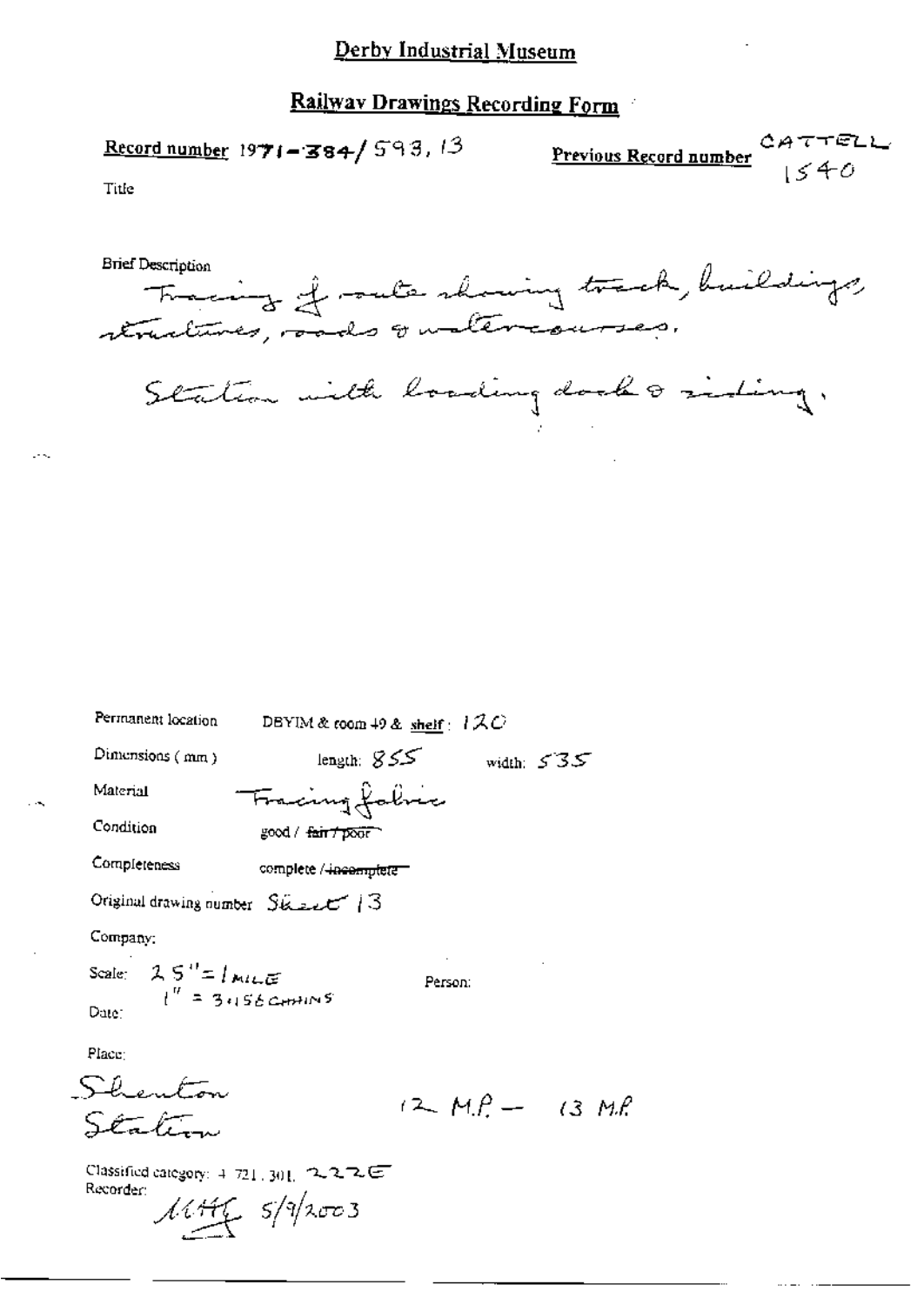Record number 1971-384/593.12

Previous Record number<br> $1540$ 

Title

Tracing of outs showing track, huildings, **Brief Description** 

k,

| Permanent location                              | DBYIM & room 49 & shelf: $1 \lambda C$ |                      |
|-------------------------------------------------|----------------------------------------|----------------------|
| Dimensions (mm)                                 | كككت :Iength: <i>ا</i>                 | width, $535$         |
| Material                                        | Tracing fabric                         |                      |
| Condition                                       | good / <del>fair/poor</del>            |                      |
| Completeness                                    | complete / incomplete =                |                      |
| Original drawing number $S_{\text{stack}}$ / 2  |                                        |                      |
| Company:                                        |                                        |                      |
| Scale: $2.5'' = 1$ MILE<br>$I'' = 3.156$ CHAINS | Person:                                |                      |
| Date:                                           |                                        |                      |
| Place:                                          |                                        |                      |
|                                                 |                                        | $(1 - M.P - 12 M.P)$ |
|                                                 |                                        |                      |

Classified category: 4, 721, 301, 7, 7, 7, 2 Recorder:  $\mathcal{M}$   $\mathcal{H}$   $\mathcal{S}/\sqrt{2}$ 003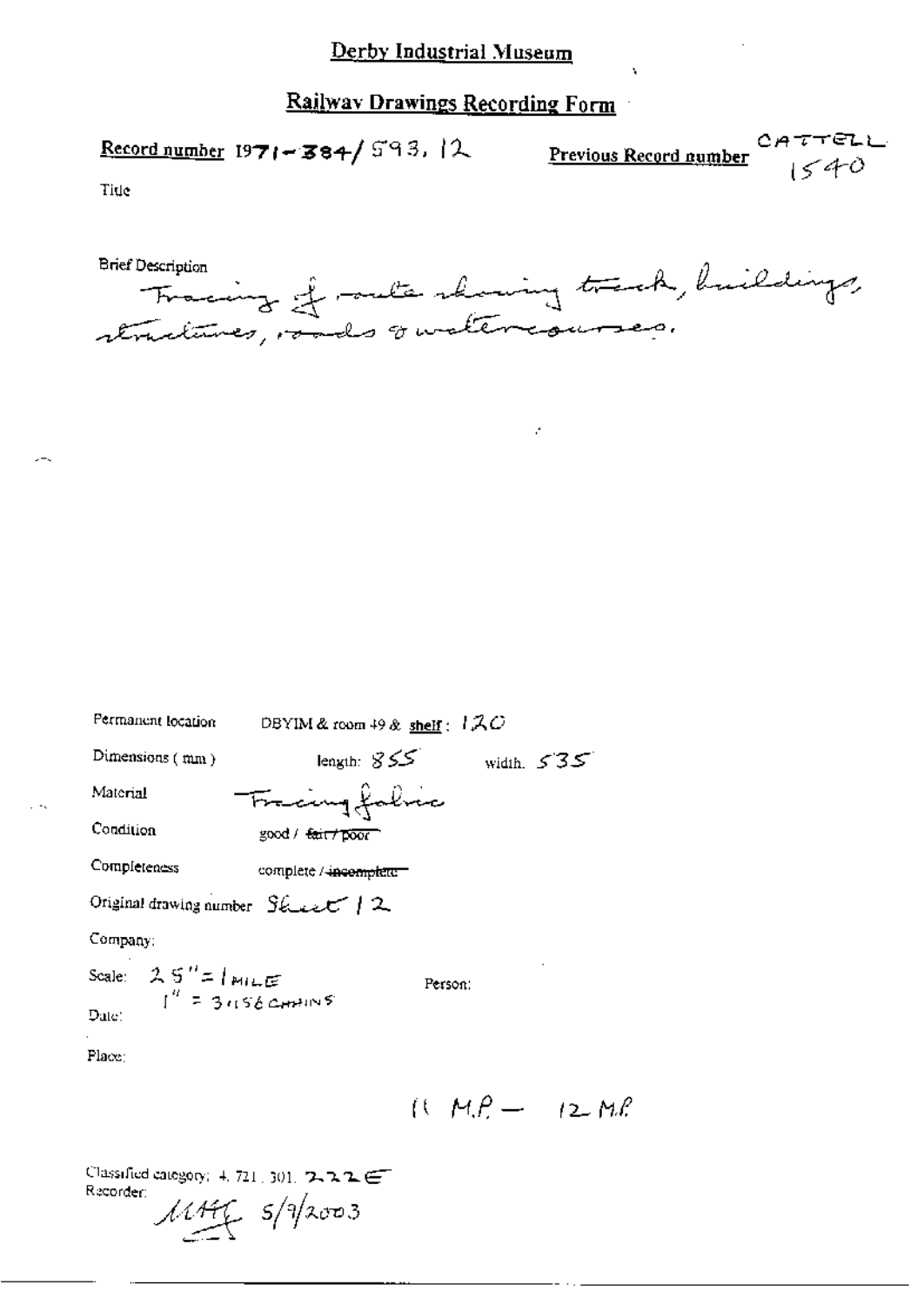$$
\underline{\text{Record number}} 1971 - 384 / 593.11
$$

$$
\underbrace{\text{Previous Record number}}_{\text{Number}} \underbrace{CATTEL}
$$

Title

Permanent location DBYIM & room 49 & shelf:  $120$ length:  $855$  width:  $535$ Dimensions (mm) Fracing falses Material Condition good / fair / poor Completeness complete / incomplete Original drawing number Steel 11 Company: Scale:  $2.5'' = 1 m/LE$ <br> $I'' = 3.156 cm^{3/15}$ Person: Date: Place: Market Basuroll  $10 M.P. - 10 M.P.$ Slation

Classified category: 4, 721, 301, 2/2 乙 UT Recorder:  $\frac{\mu}{\mu}$  s/a/2003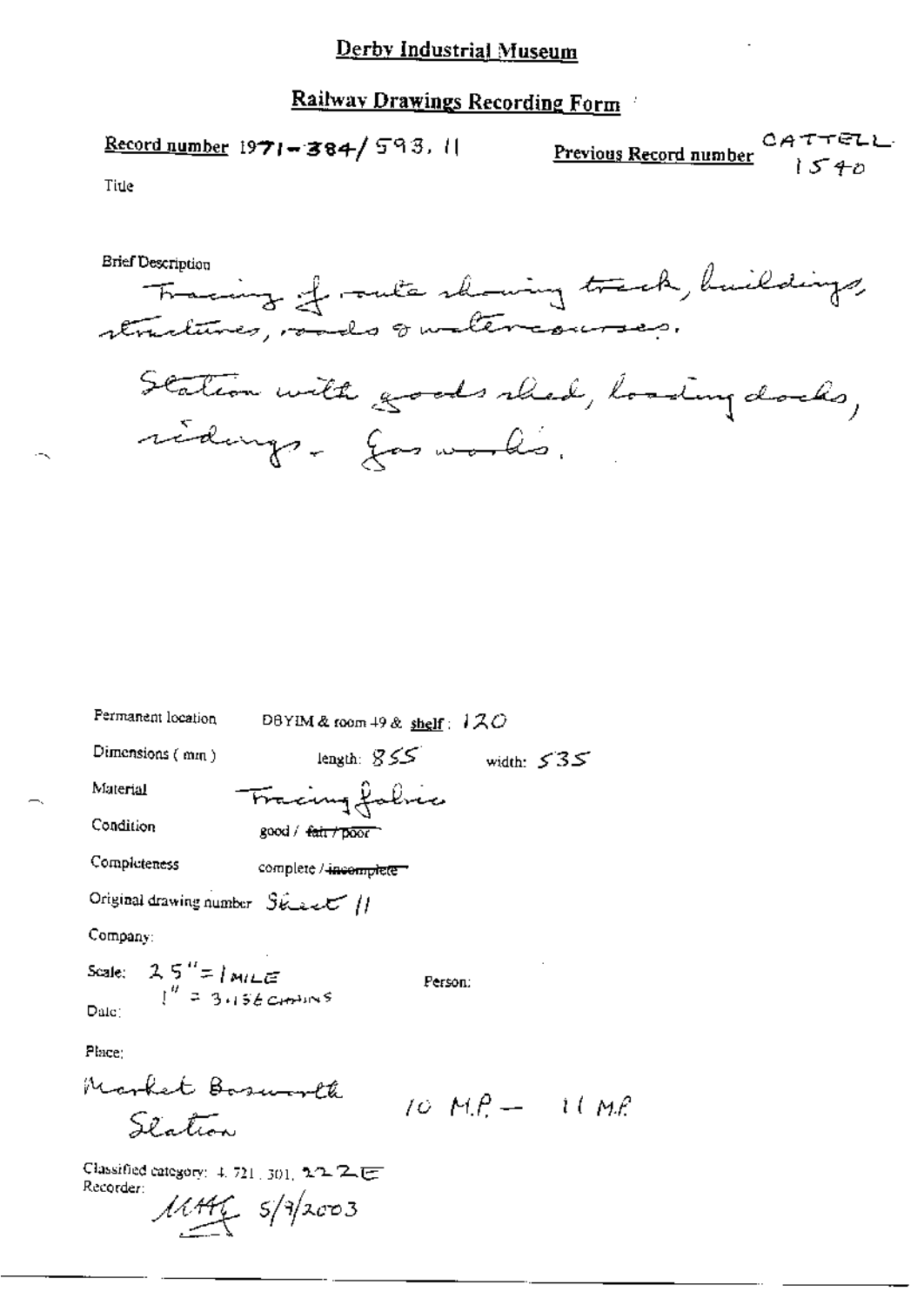### Railway Drawings Recording Form

Record number  $1971 - 384 / 593.10$ 

CATTELL<br>Previous Record number  $154-0$ 

**Tille** 

Fracing of rate showing track, buildings,

Ż,

| Permanent location                                                                | DBYIM & room $49$ & $\frac{\text{sheff}}{2}$ : $120$ |              |
|-----------------------------------------------------------------------------------|------------------------------------------------------|--------------|
| Dimensions $(mn)$                                                                 | ككك :length                                          | width: $535$ |
| Material                                                                          | Fracing folice                                       |              |
| Condition                                                                         | good / <del>fair/poor</del>                          |              |
| Completeness                                                                      | complete / <del>incomplete *</del>                   |              |
| Original drawing number $S_{\text{H.4-4}}$ ( ) $U$                                |                                                      |              |
| Company:                                                                          |                                                      |              |
| Scale: $25^{\frac{1}{2}} = 1 \text{ m}$<br>$1^{\frac{1}{2}} = 3.156 \text{ cm}^2$ | Person.                                              |              |
| Dute:                                                                             |                                                      |              |
| Place:                                                                            |                                                      |              |

 $9 M.P - 10 M.P$ 

Classified category: 4, 721, 501,  $2.2.2 \equiv$ Recorder:  $\frac{1}{4\pi\epsilon}$  s/9/2003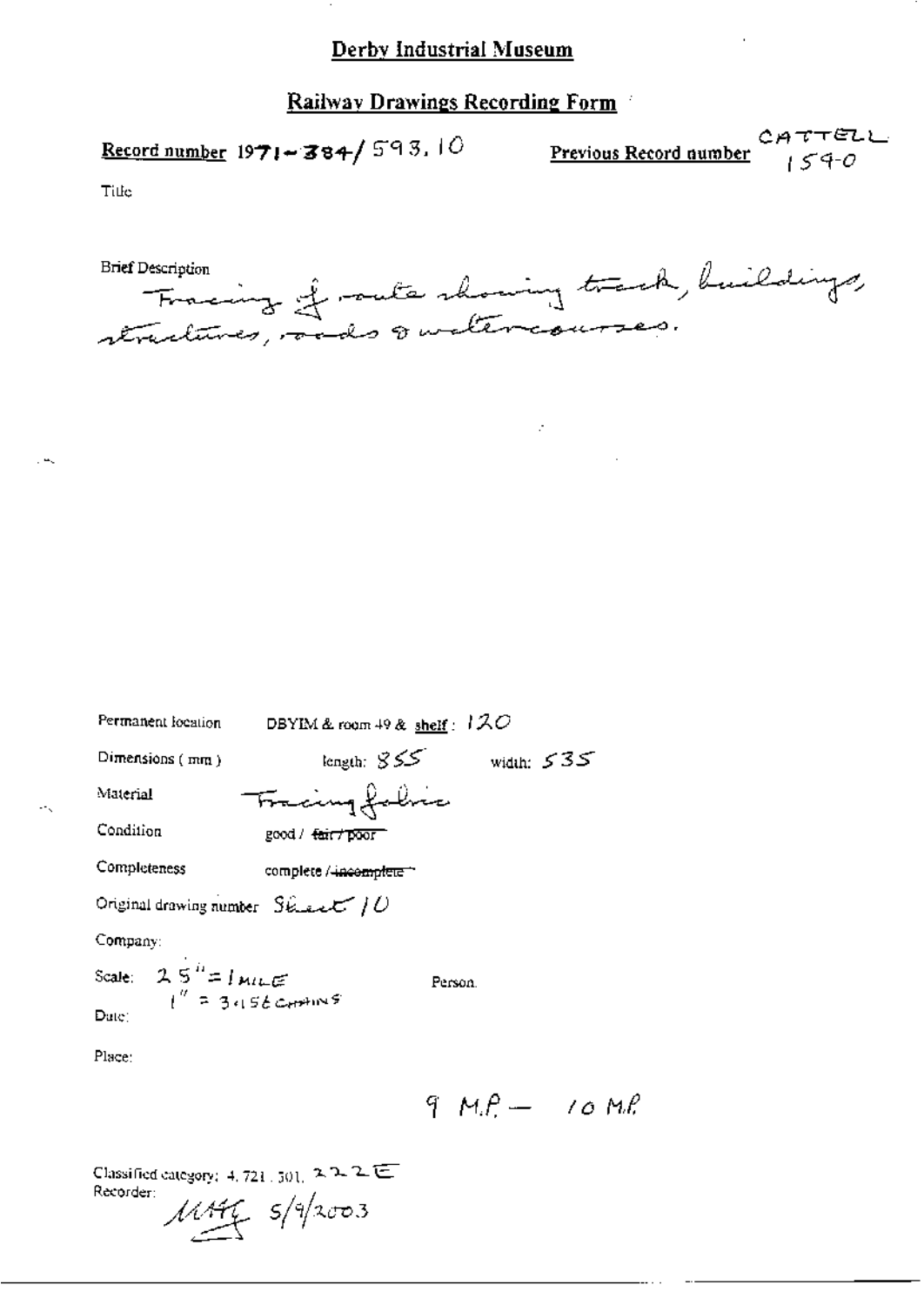$$
\underline{\text{Record number}} 1971 - 384 / 593.9
$$

$$
\underbrace{\text{Previous Record number}}_{j \leq 40}
$$

Tide

**Brief Description** 

Tracing of rate showing track, buildings, Sitation with loading dock. Tunction with line to Coolville Moira canal adjocent to station.

| Permanent location                                                  | DBYIM & room 49 & $\frac{\text{shelf}}{\text{shelf}}}$ ; $\frac{1}{2}$ |         |            |                 |
|---------------------------------------------------------------------|------------------------------------------------------------------------|---------|------------|-----------------|
| Dimensions (mm)                                                     | length: 855                                                            |         | width: 535 |                 |
| Material                                                            | Fracing folice                                                         |         |            |                 |
| Condition                                                           | good / <del>fair/ poor</del>                                           |         |            |                 |
| Completeness                                                        | complete / inseraptere ~                                               |         |            |                 |
| Original drawing number $S_{\mathcal{L}=L}$ $\subset$ $Q$           |                                                                        |         |            |                 |
| Company:                                                            |                                                                        |         |            |                 |
| Scale: $2.5'' = 1$ MILE<br>$I'' = 3.156$ CHAINS<br>Dute:            |                                                                        | Person: |            |                 |
| Place:<br>Shockerstone<br>$-77$                                     |                                                                        |         |            | $8 M.P - 9 M.P$ |
| $222 \in$<br>Classified category: 4.721.301. $222 \in$<br>Recorder: | $M H = 5/9/2003$                                                       |         |            |                 |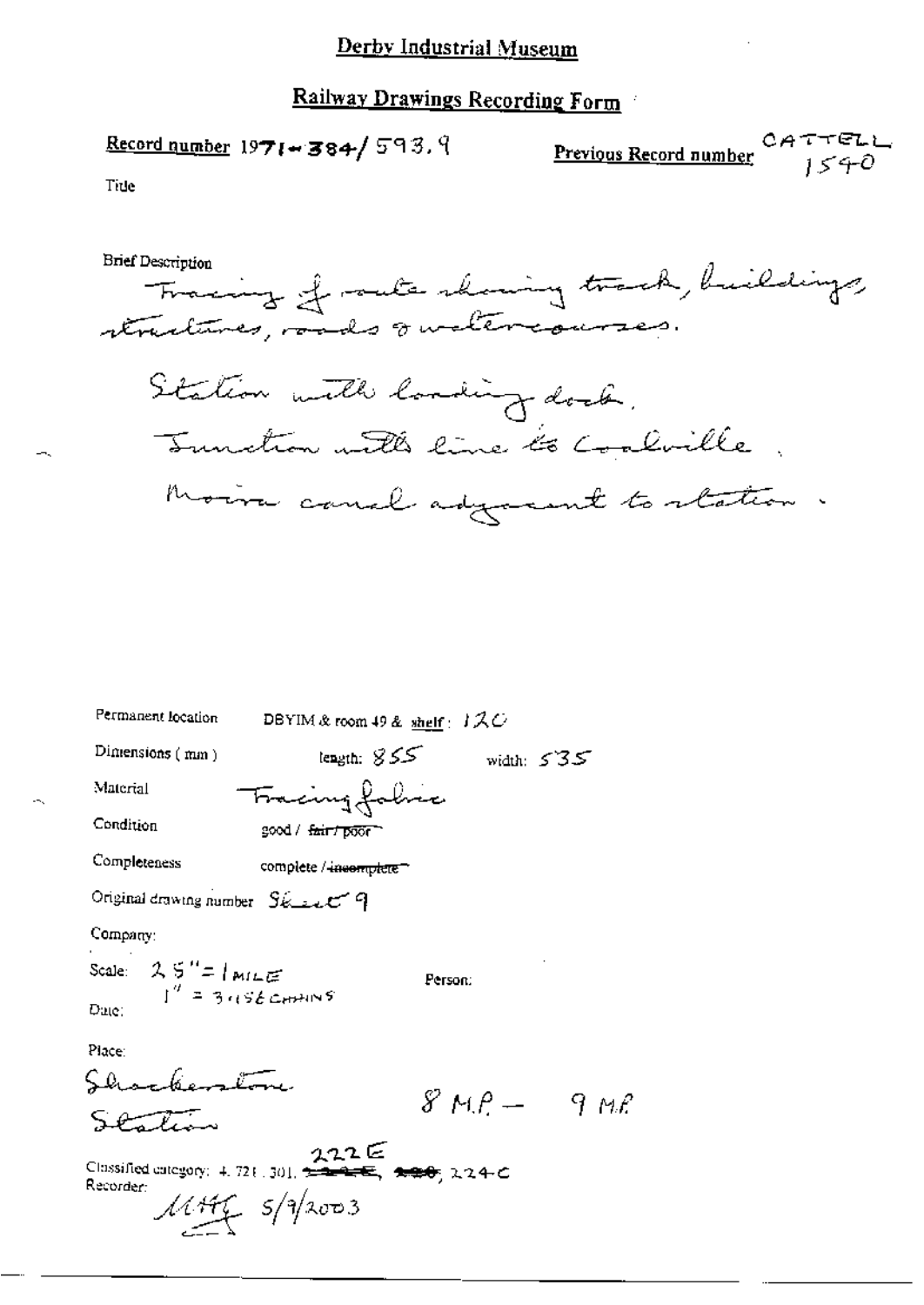## **Railway Drawings Recording Form**

Record number  $1971 - 384 / 593.8$ 

 $CATTELL$ <br> $1540$ Previous Record number

Title

| <b>Brief Description</b>                  |  |
|-------------------------------------------|--|
| Tracing of outs showing track, buildings, |  |
|                                           |  |

ý.

| Permanent location                   | DBYIM & room 49 & shelf: $120$ |                 |  |
|--------------------------------------|--------------------------------|-----------------|--|
| Dimensions (mm)                      | length: $855$                  | width: $535$    |  |
| Material                             | Fracing fabric                 |                 |  |
| Condition                            | good / fair / poor             |                 |  |
| Completeness                         | complete / incomplete          |                 |  |
| Original drawing number $Skew & S$   |                                |                 |  |
| Company:                             |                                |                 |  |
| Scale: $25'' = l_{MILE}$             |                                | Person:         |  |
| $1'' = 3.156$ CHAINS<br>Date:        |                                |                 |  |
| Place:                               |                                |                 |  |
| Shackenboro                          |                                | $7 M.P - 8 M.P$ |  |
|                                      |                                |                 |  |
| Classified category: 4.721.301. スス2日 |                                |                 |  |
| Recorder:                            |                                |                 |  |
|                                      | 114465/9/2003                  |                 |  |
|                                      |                                |                 |  |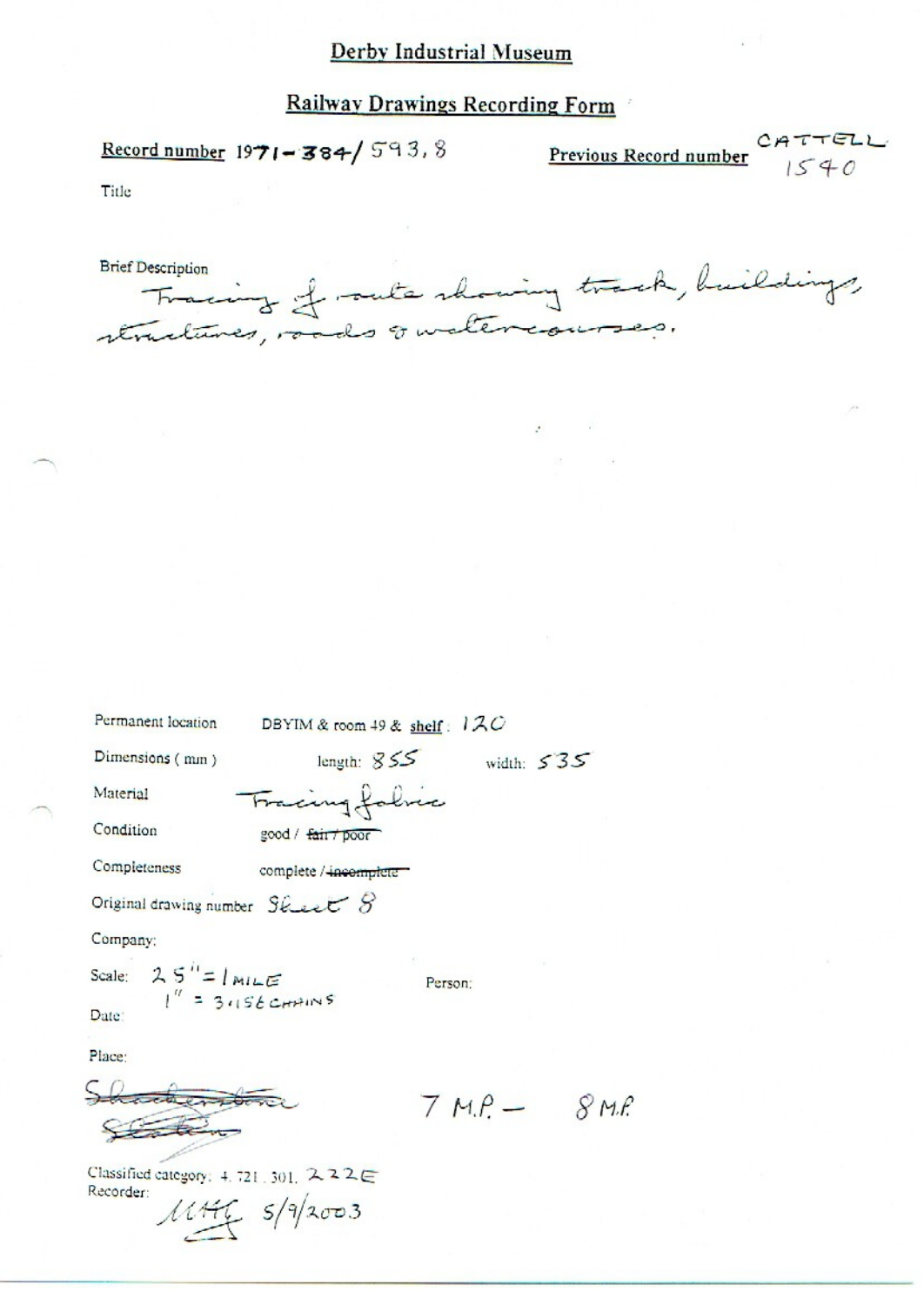Record number 1971-384/593.7

**Previous Record number**  $1540$ 

Title

Tracing of outs showing track, huildings, **Brief Description** 

|  | -- - - - - - - |
|--|----------------|
|  |                |
|  |                |

Reservoir rearly

| Permanent location                              | DBYIM & room 49 & shelf: $120$ |              |
|-------------------------------------------------|--------------------------------|--------------|
| Dimensions (mm)                                 | - ككك :tength                  | width: $535$ |
| Material                                        | Tracing folice                 |              |
| Condition                                       | good / fair 7 poor             |              |
| Completeness                                    | complete / incomplete "        |              |
| Original drawing number State V                 |                                |              |
| Company:                                        |                                |              |
| Scale: $2.5'' = 1 m / 2$<br>$1'' = 3.156 cm/m5$ | Person:                        |              |
|                                                 |                                |              |
| Place:                                          |                                |              |

 $6MP - 7MP$ 

Classified category:  $4, 721, 301, 2, 2, 2, \mathbb{Z}$ Recorder: Mittle 5/1/2003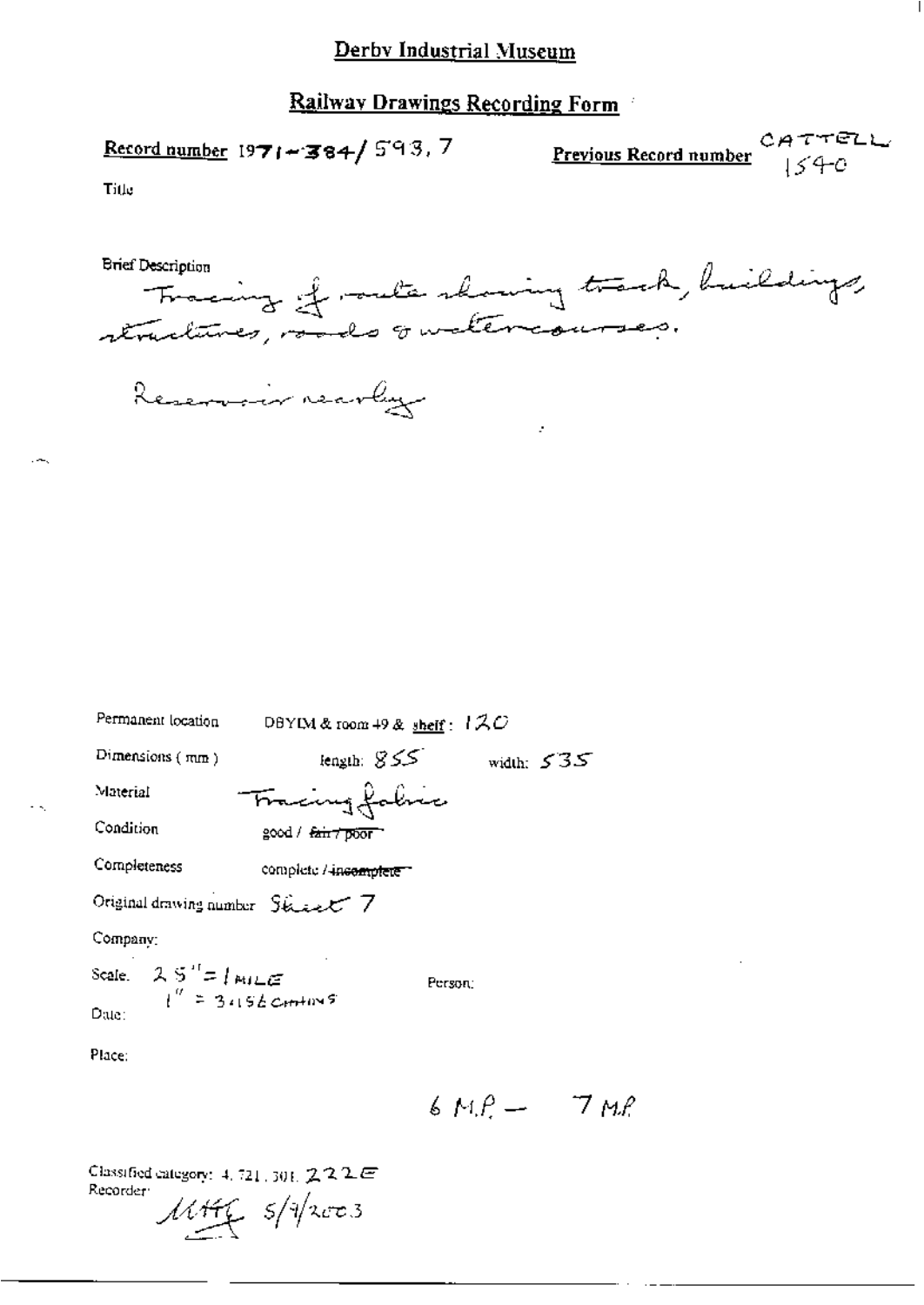Record number 1971-384/472

 $CATTELL$ <br> $1469$ Previous Record number

Title

Snarestone.

 $A \oplus \mathcal{N}$ 

**Brief Description** 

Permanent location

Hem of part of Snavestone - Shockerstone and calvert under embordement. 50 chains south Snovestone.

DBYIM & room  $49$  & shelf:  $17$ length:  $840$  width:  $665$ Dimensions  $(mm)$ Material Paperon folice Condition good / fair / pour Completeness complete / incomplete Original drawing number Company: Scale:  $1 = 40$  FEE T Person; Date: Now 1881

Place:

Samertone

Classified category:  $4.721$ , 301, 222 E Recorder:  $14/2/2003$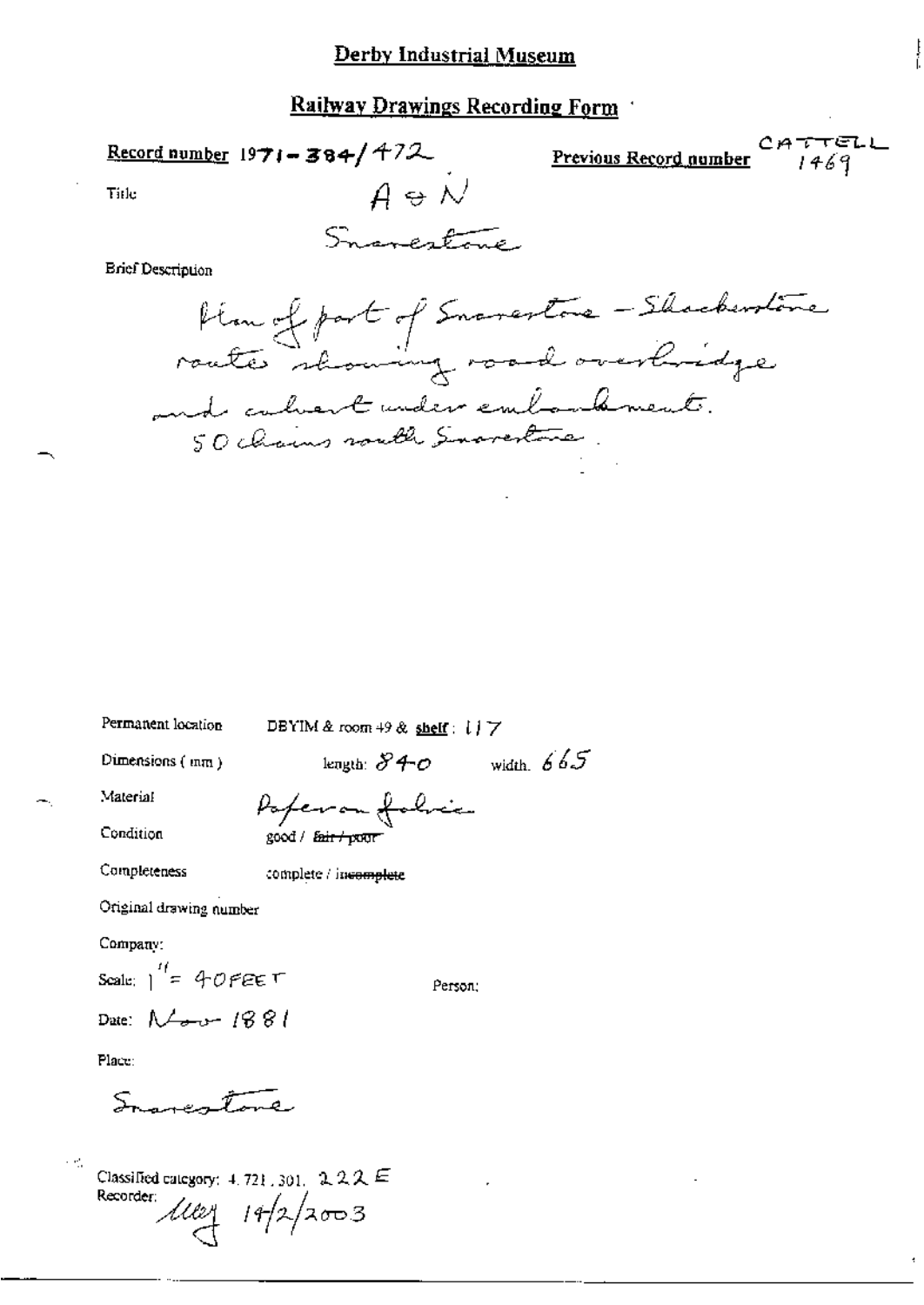$$
\underline{\text{Record number}} 1971 - 384 / 593. b
$$

Tide



| Permanent location                                                     | DBYIM & room 49 & shelf $.120$ |              |  |
|------------------------------------------------------------------------|--------------------------------|--------------|--|
| Dimensions (mm)                                                        | length: $355$                  | width: $535$ |  |
| Material                                                               | Fracing fabric                 |              |  |
| Condition                                                              | good / <del>fair/ poor</del>   |              |  |
| Completeness                                                           | complete / incomplete =        |              |  |
| Original drawing number Skeet 6                                        |                                |              |  |
| Company:                                                               |                                |              |  |
| Scale: $25'' = 1$ MILE<br>$t'' = 3.156$ Cm <sup>2</sup> m <sup>2</sup> | Person:                        |              |  |
| Date:                                                                  |                                |              |  |
| Place:                                                                 |                                |              |  |
|                                                                        |                                |              |  |
|                                                                        |                                | $SMA - 6MR$  |  |

Classified category: 4, 721, 301, 222E Recorder:

Station.

 $11446$   $5/12003$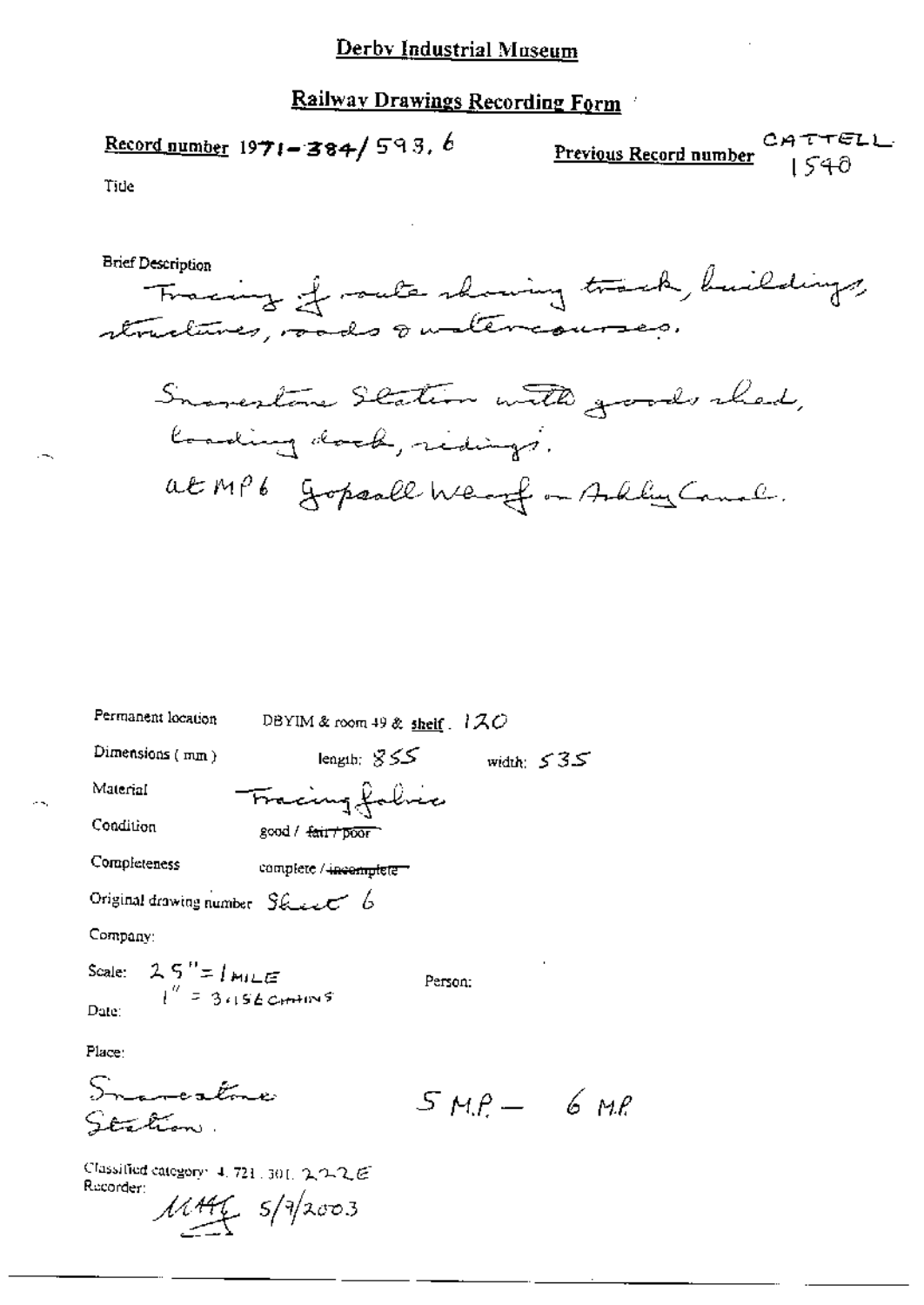Record number 1971-384/593, 5

CATTELL<br>Previous Record number  ${}_{1540}$ 

Tide

Tracing of racte showing track, buildings, **Brief Description** 

 $\mathcal{A}^{\mathcal{A}}$  and  $\mathcal{A}^{\mathcal{A}}$  and  $\mathcal{A}^{\mathcal{A}}$ 

| Permanent location                                              | DBYIM & room $49$ & shelf:         | 120          |  |
|-----------------------------------------------------------------|------------------------------------|--------------|--|
| Dimensions (mm)                                                 | lengin: 855                        | width: $535$ |  |
| Material                                                        | Fracing folice                     |              |  |
| Condition                                                       | good / <del>fair / poor</del>      |              |  |
| Completeness                                                    | complete / <del>incomplete =</del> |              |  |
| Original drawing number Security                                |                                    |              |  |
| Company:                                                        |                                    |              |  |
| Scale: $25^{h}$ = $1$ m/LE<br>$1'' = 3.156$ cm <sup>3</sup> ins | Person:                            |              |  |
| Date:                                                           |                                    |              |  |
| Place:                                                          |                                    |              |  |

 $4 M.P - 5 M.P$ 

Classified category: 4, 721, 301, 222 E Recorder;  $11446$   $5/12003$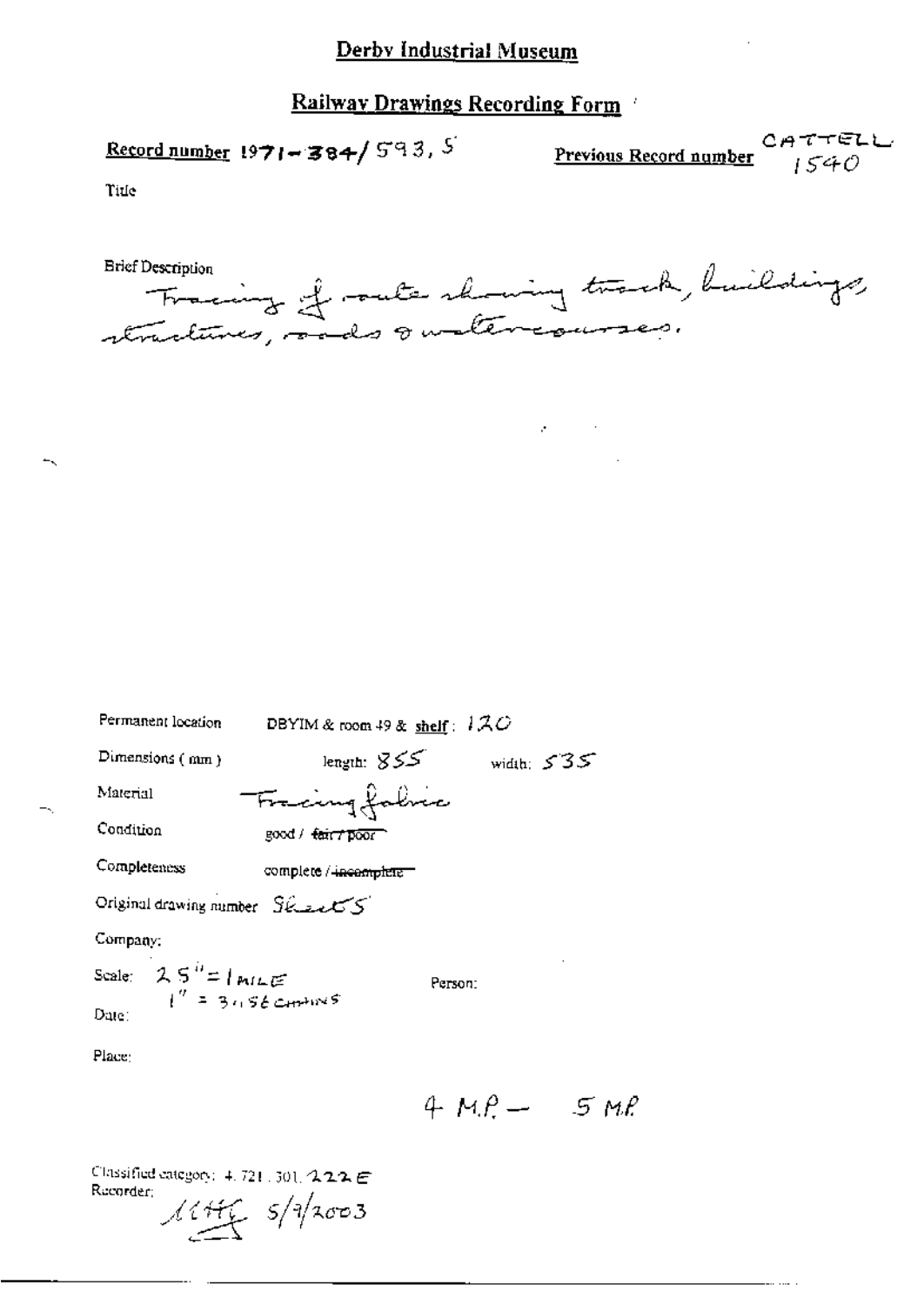CATTELL<br>Previous Record number  $\begin{array}{c} C \rightarrow T \rightarrow C \rightarrow C \rightarrow C \rightarrow C \end{array}$ 

Title

Measurem Station with cattle dock, goods hed, ridings.

| Permanent location                | DBYIM & room 49 & shelf: $120$     |                  |     |
|-----------------------------------|------------------------------------|------------------|-----|
| Dimensions (mm)                   | length: $855$                      | width: $535$     |     |
| Material                          | Tracing folice                     |                  |     |
| Condition                         | good / <del>fair / poor "</del>    |                  |     |
| Completeness                      | complete / <del>incomplete =</del> |                  |     |
| Original drawing number Skeept 4- |                                    |                  |     |
| Company;                          |                                    |                  |     |
| Scale: $25'' = 1$ PHILE           |                                    | Person:          |     |
| Date:                             |                                    |                  |     |
| Place.                            |                                    |                  |     |
| Mearham                           |                                    | $3 \mu \rho$ $-$ | 4Me |
|                                   |                                    |                  |     |
|                                   |                                    |                  |     |

Classified category:  $4.721 \pm 301$ ,  $7.222$   $\bar{c}$ Recorder:  $11466$   $5/9$ /2003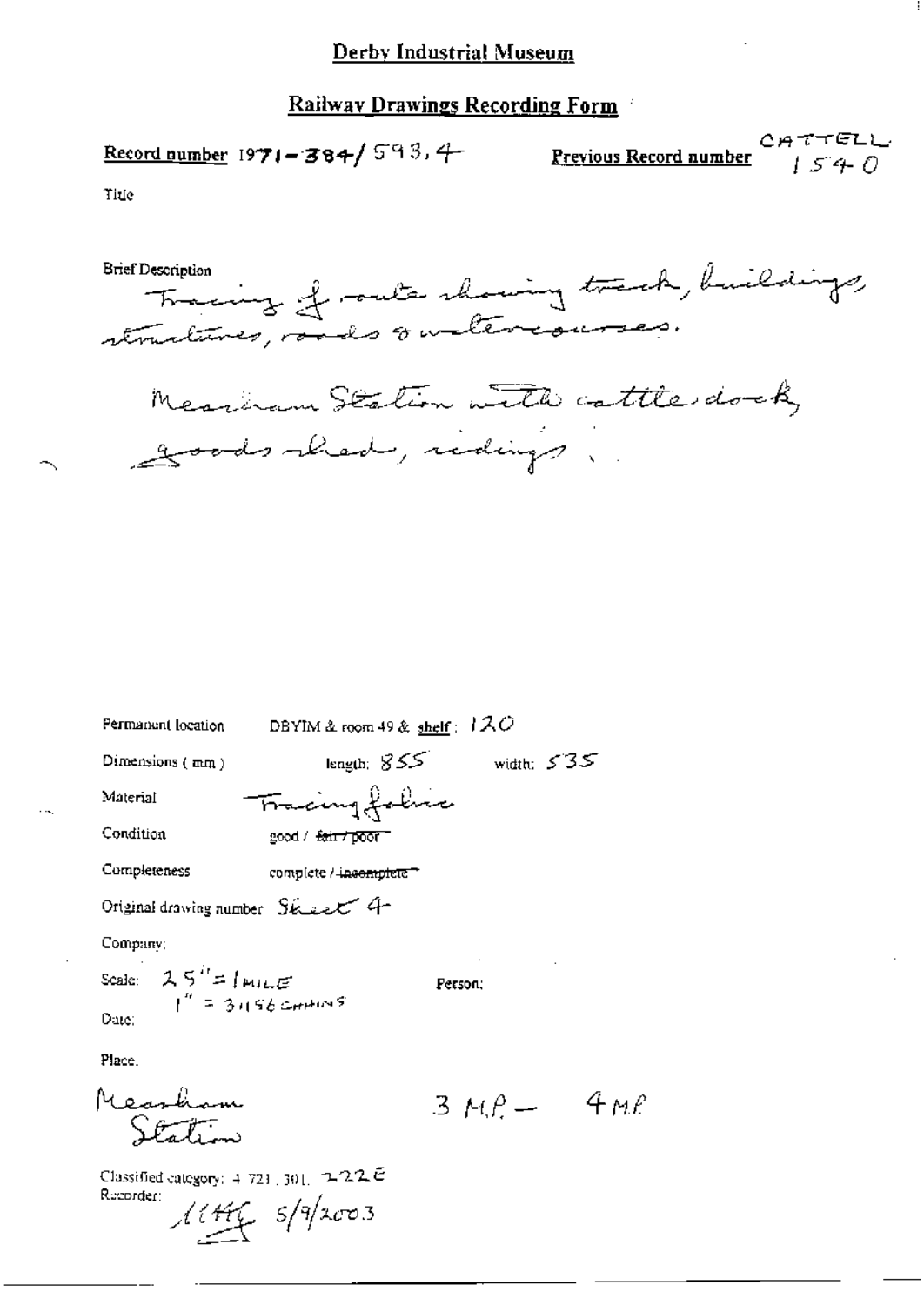## Railway Drawings Recording Form

Record number  $1971 - 384 / 593.3$ 

**Previous Record number**  $\alpha$ ATTELL

Title

ж,

| <b>Brief Description</b> |                                           |  |
|--------------------------|-------------------------------------------|--|
|                          | Fracing of rate showing track, buildings, |  |
|                          |                                           |  |
|                          | structures, and quatercourses.            |  |

 $\mathcal{L}^{\pm}$ 

| Permanent location                                                              | DBYIM & room 49 & shelf: $120$ |              |
|---------------------------------------------------------------------------------|--------------------------------|--------------|
| Dimensions (mm)                                                                 | ككك :length                    | width: $535$ |
| Material                                                                        | Fracingfabric                  |              |
| Condition                                                                       | good / <del>fairt poor</del>   |              |
| Completeness                                                                    | complete / incomplete          |              |
| Original drawing number Steel 3                                                 |                                |              |
| Company:                                                                        |                                |              |
| Scale: $2.5'' = 1 m + \epsilon$<br>$I'' = 3.156$ cm <sup>2</sup> m <sup>2</sup> | Person:                        |              |
| Date:                                                                           |                                |              |
| Place:                                                                          |                                |              |

Classified category: 4, 721, 301, 222.C Recorder:

 $MHf$  s/9/2003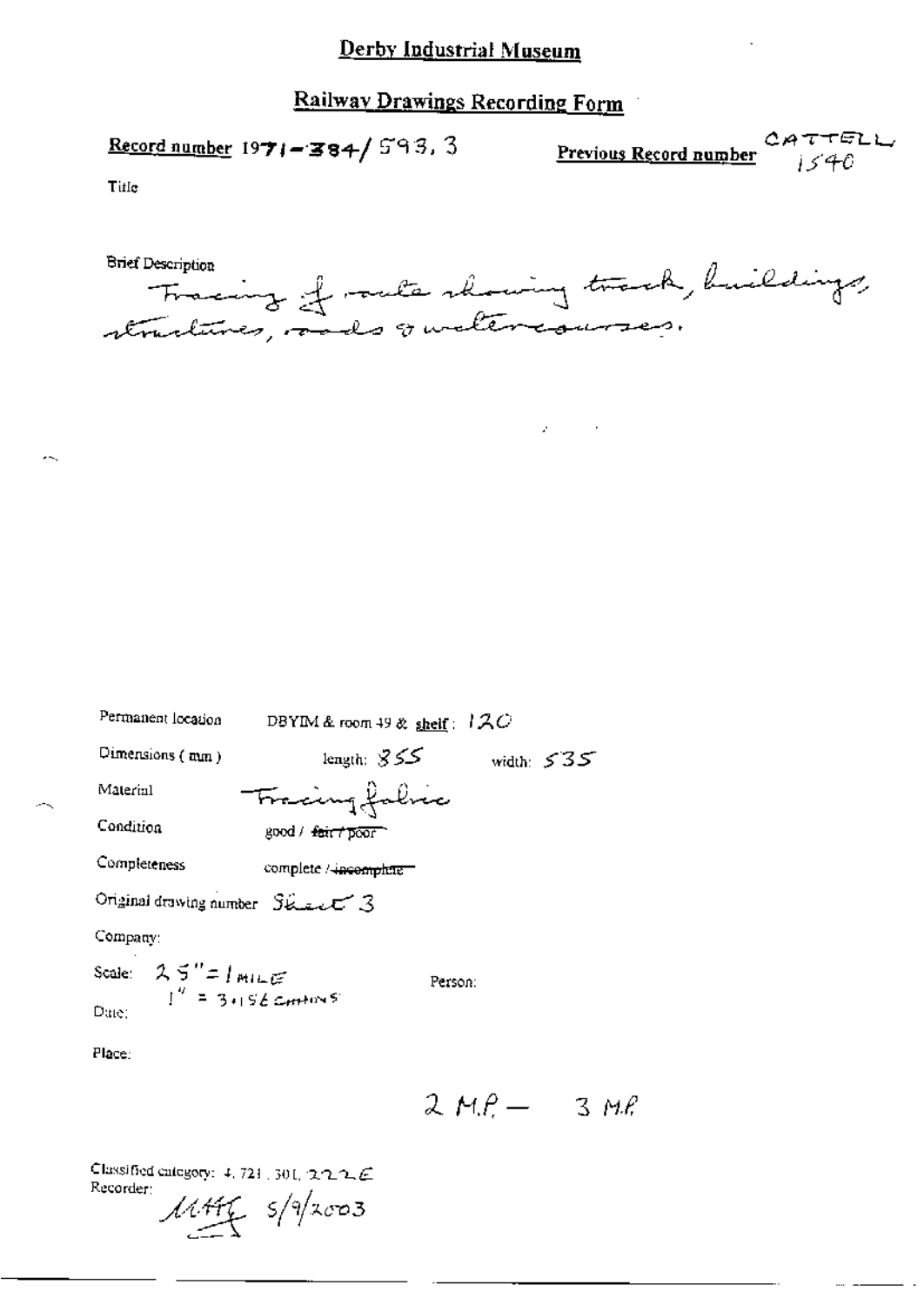#### Record number 1997-5/295

<u>Previous Record number</u>  $MRP_132/330$ 

Tide

DONISTHORPE

**Brief Description** 

| Permanent location       | DBYIM & room 49 & shelf: $ZO$ |              |
|--------------------------|-------------------------------|--------------|
| Dimensions (mm)          | length: $54-0$                | width: $460$ |
| Material                 | Popen                         |              |
| Condition                | good / fair / poor            |              |
| Completeness             | complete / incomplete --      |              |
| Original drawing number  | $\times$ 470 $\overline{C}$   | 355          |
| Company: $\mu_1 \approx$ |                               |              |

Scale:  $i'' = 40$  PEET Person:

Date:  $3 + A/200 - (91)$ 

Place:

Donis those

Classified category: 4, 721, 301,  $\mathbb{Z}3$  7, 7, 2  $\mathbb{Z}$ Recorder Utte 9.1.98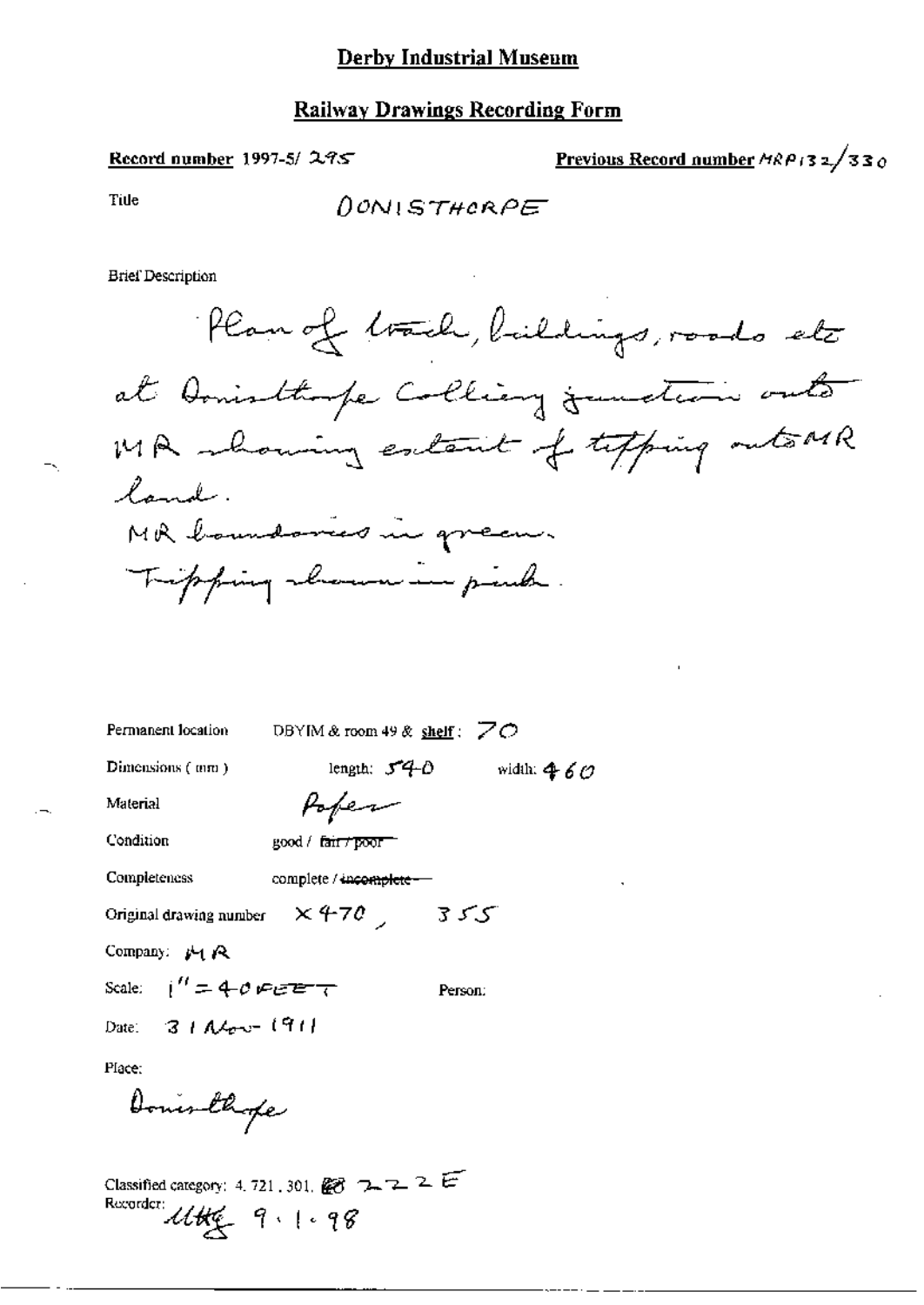#### **Railway Drawings Recording Form**

#### Record number 1997-5/291

Previous Record number MRP132/325

Title

 $RONISTHORPE$ 

**Brief Description** 

Plan-chosing new stake positions lavide canal with adjourned roads, haildings & bridge shown.

Permanent location DBYIM & room 49 & shelf :  $70$ length:  $430$  width:  $570$ Dimensions  $(mn)$ Pafer on fulres Material Condition good / fair / poor Completeness complete / incomplete Original drawing number  $X(t) = (t3^{\circ})$  359 Company: MR Scale:  $1'' = 40$  FEET Person:  $G-HW$ Date:  $N_{\text{max}}$ 1896 Place: Donothorpe

Classified category: 4, 721, 301,  $\leq 2$  2 2 2  $\leq$ Recorder like 9.1-96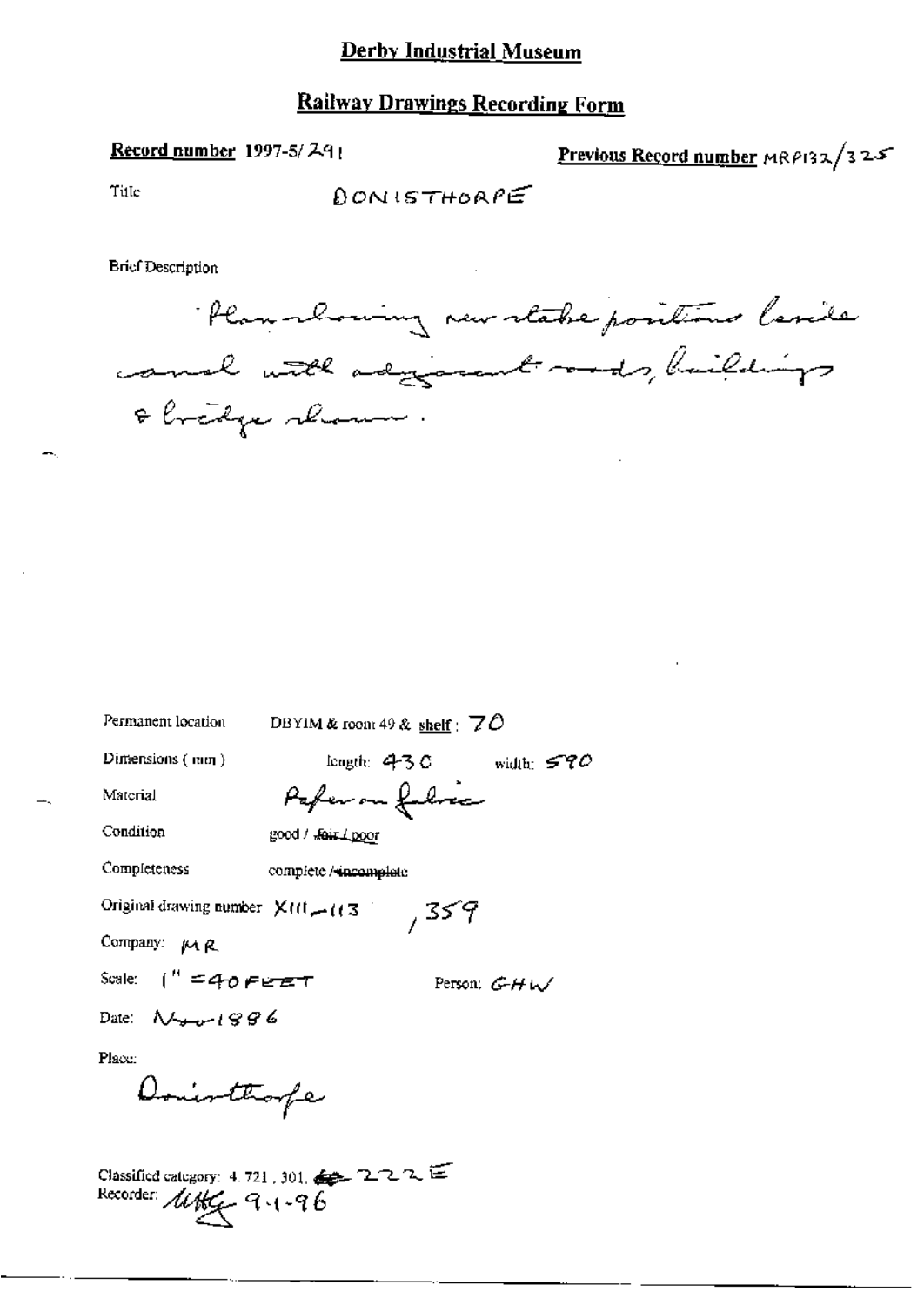# Railway Drawings Recording Form

Record number 1971-384/593. 2 CATTELL

Tide

÷,

**Brief Description** 

| Permanent location                                                  | DBYIM & room 49 & $_{\text{sheif}}$ : 120 |              |  |
|---------------------------------------------------------------------|-------------------------------------------|--------------|--|
| Dimensions (mm)                                                     | length: $855$                             | width: $535$ |  |
| Material                                                            | Frecing falses                            |              |  |
| Condition                                                           | good / <del>fairt poor</del>              |              |  |
| Completeness                                                        | complete / incomplete                     |              |  |
| Original drawing number Skiect 2                                    |                                           |              |  |
| Company:                                                            |                                           |              |  |
| Scale: $2.5^{\circ}$ =   MILE<br>$l'' = 3.156$ cm <sup>2</sup> IIVS |                                           | Person:      |  |
| Date:                                                               |                                           |              |  |
| Place:                                                              |                                           |              |  |
|                                                                     |                                           |              |  |
| Donieltempe<br>Colliery DStation                                    |                                           | $IMP = 2ML$  |  |
| Classified category: 4, 721, 301, $222E, 224A$<br>Recorder:         |                                           |              |  |

 $\overline{a}$ 

corder:  $\frac{1}{4\pi\epsilon}$   $\frac{5}{4}$   $\frac{2003}{4003}$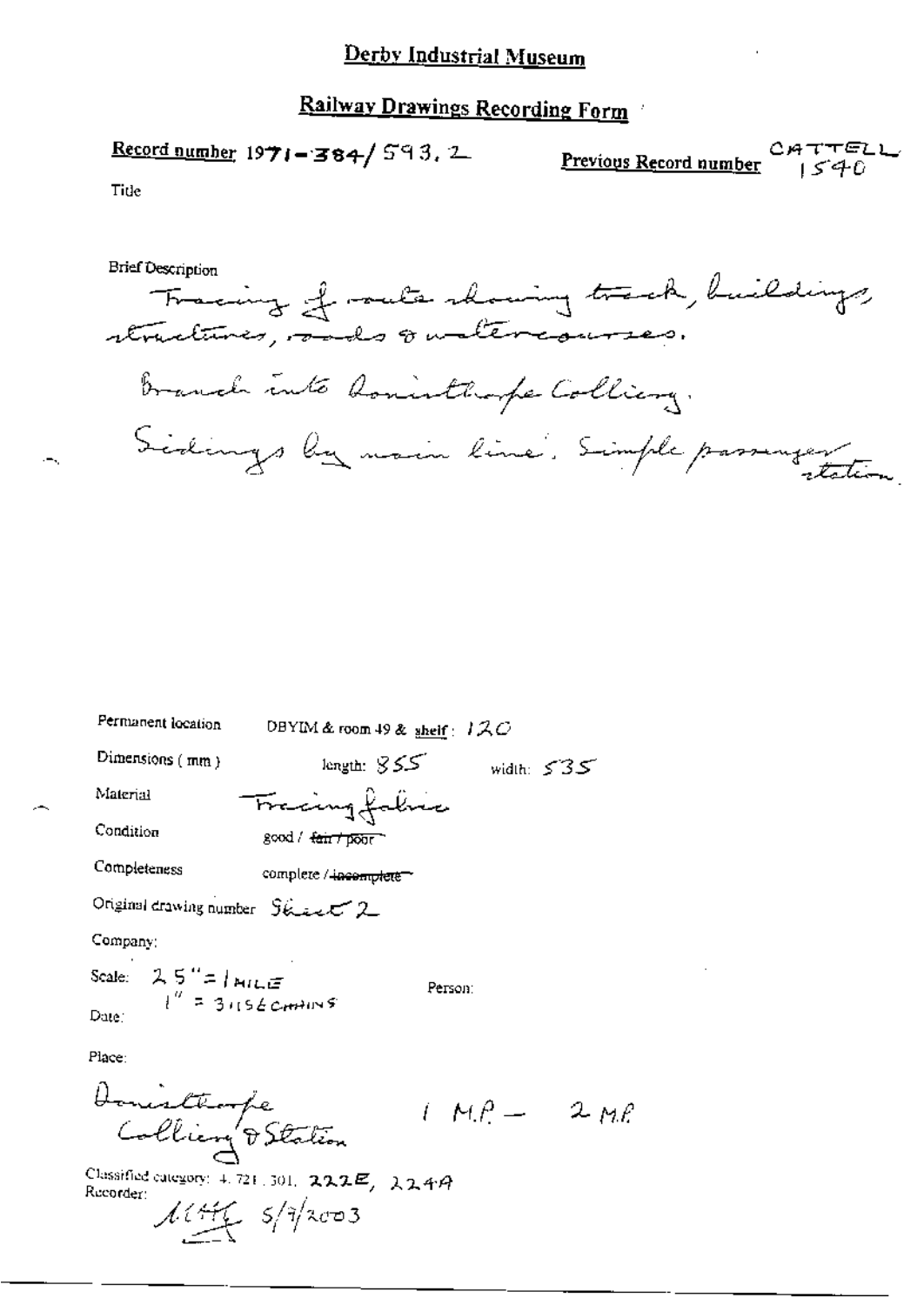## **Railway Drawings Recording Form**

Record number 1971 - 384/540 1287 **Previous Record number**  $593.23 - 24$ Title

**Brief Description** 

598.R3 Twepink plans, of twin trails mate Donisthope Colliery. 599.29 Southern sheat shows part of Askly Cause rearby.

| Permanent location                                                                               | DBYIM & room $49$ & shelf: $120$   |                        |
|--------------------------------------------------------------------------------------------------|------------------------------------|------------------------|
| Dimensions (mm)                                                                                  | length: $S5$                       | width: $540$           |
| Material                                                                                         | Koher                              |                        |
| Condition                                                                                        | . <del>__good / _fair / posr</del> |                        |
| Completeness                                                                                     | complete /-mcomplete               |                        |
| Original drawing number $\times$ $45^\circ$                                                      |                                    |                        |
| Company:                                                                                         |                                    |                        |
| Scale:                                                                                           | Person:                            |                        |
| Dute:                                                                                            |                                    |                        |
| Place:                                                                                           |                                    |                        |
|                                                                                                  |                                    |                        |
| Honisthoofe<br>Neasham:                                                                          |                                    | $1MP-2MP$<br>$2MP-3MP$ |
| Classified category: $4.721$ , $301$ , $2.22$ E<br>Recorder: $\ell \ell \ell \ell \sqrt{3}/2003$ |                                    |                        |